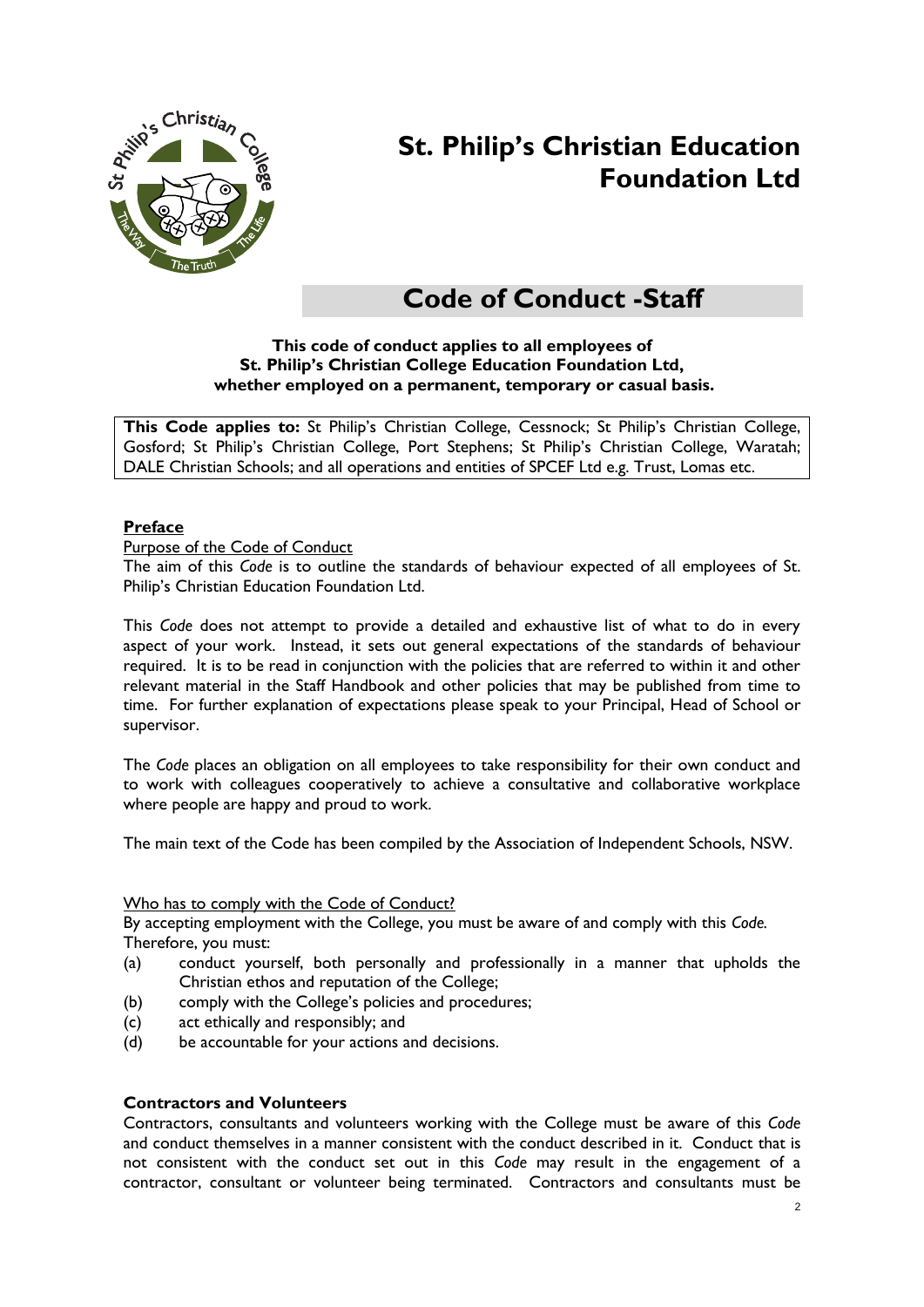issued with the Contractors Induction package and complete all the stated aspects of induction prior to commencing work at the school (See SPCEF Ltd Contractors Policy). Volunteers are to be issued with the Volunteers package and complete all aspects of induction prior to commencing work at the school (See SPCEF Ltd Volunteers Policy).

If you are engaging or managing external consultants, contractors or volunteers, it is your responsibility to make them aware of the College's expectations of conduct during the period of their engagement.

## **General Information**

This *Code* is not intended to be contractual in nature and does not impose any contractual obligations on the College. The College reserves the right at its sole discretion to vary or cancel this Code at any time.

Nothing in this Code should be taken to limit the circumstances in respect of which the College may take disciplinary action in respect of an employee.

#### **Christian Ethos**

As St. Philip's Christian College is a non-denominational Christian school, all staff are expected to have a personal relationship with Jesus Christ and be actively involved in their local church. This relationship and involvement will be evident by the manner in which they conduct themselves and their character (the 'fruit' in their lives - Matthew 7:15-20). To this end, all staff are urged to *"live worthily of the calling with which you are called…"* (Ephesians 4:1) in order that Christ is glorified and that we are living examples of Christ to each other, the students in our care and the community.

As staff members of St. Philip's Christian College we believe in the doctrine as stated in the Nicene Creed.

# **Nicene Creed**

We believe in one God, the Father, the Almighty, maker of heaven and earth, of all that is, seen and unseen.

We believe in one Lord, Jesus Christ, the only Son of God, eternally begotten of the Father, God from God, Light from Light, true God from true God, begotten, not made, of one Being with the Father. Through Him all things were made. For us men and for our salvation He came down from heaven: by the power of the Holy Spirit He was incarnate of the Virgin Mary, and became man. For our sake he was crucified under Pontius Pilate; He suffered death and was buried. On the third day He rose again in accordance with the scriptures; He ascended into Heaven and is seated at the right hand of the Father. He will come again in glory to judge the living and the dead, and His kingdom will have no end.

We believe in the Holy Spirit, the Lord, the giver of life, who proceeds from the Father and the Son, who with the Father and the Son He is worshipped and glorified. He has spoken through the prophets.

We believe in one holy catholic and apostolic church. We acknowledge one baptism for the forgiveness of sins. We look for the resurrection of the dead, and the life of the world to come.

Therefore, as staff members of St. Philip's Christian Education Foundation Ltd, we also actively support the College Motto, Mission Statement, Vision Statement and Core Values.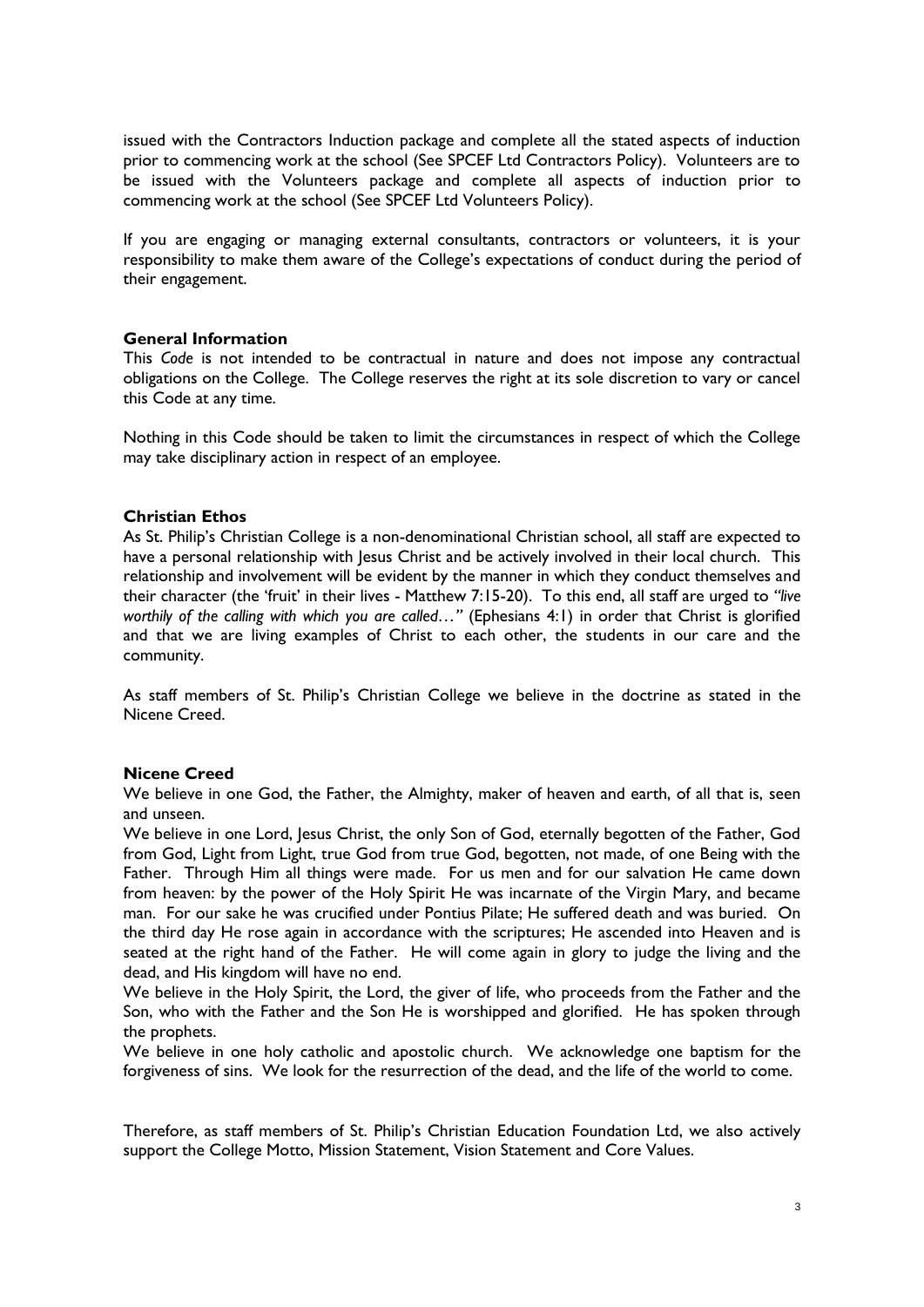## **The College Motto**

The College Motto comes from the words of Jesus, in John 14:6, where Jesus says, *"I am the Way, the Truth and the Life."* It is our desire that all students come to know this to be true in their own lives.

## **The College Mission Statement**

St Philip's Christian College will continue to provide quality education in a caring, secure and challenging learning environment based on Christian beliefs, values and practice.

# **The College Vision**

St. Philip's Christian College seeks to be a leading provider of quality Christian schooling within our nation, where:

- 1. Every student develops a personal faith in Jesus Christ and is empowered to live with purpose, integrity and joy.
- 2. Every student achieves their God-given potential and is well equipped to make a significant contribution to society.
- 3. Every student benefits from innovative and effective learning experiences taught by skilled and dedicated teachers.
- 4. Every student enjoys a safe and secure learning environment wherein they feel connected and affirmed.
- 5. Every student contributes to a culture of respect, dignity, care and concern for others.
- 6. Every student has access to excellent learning resources and is taught in the best learning facilities we can provide.

#### **The College Core Values**

- 1. Christ First
- 2. Serve One Another
- 3. Strive for Excellence
- 4. Do what is right
- 5. Build Community

These core values should be reflected in all that we do as staff and how we relate as staff. That is, "faith expressing itself in love" (Gal 6:5 NLT). It is out of a demonstration of this "faith expressing itself in love" that students will have the opportunity to discover the wonderful privilege of having a genuine relationship with God through His love as we seek to meet their needs in education.

#### **Biblical Principles that underpin St. Philip's Christian Education Foundation Ltd employee behaviour.**

#### **Christ's Love transforms all relationships** (Philippians 2:1-15)

"*If you have any encouragement from being united with Christ, if any comfort from his love, if any fellowship with the Spirit, if any tenderness and compassion, than make my joy complete by being likeminded having the same love, being one in spirit and purpose. Do nothing out of selfish ambition or vain conceit, but in humility consider others better than yourselves. Each of you should look not only to your own interest, but also to the interest of others. Your attitude should be the same as that of Christ Jesus; Who being in very nature God, did not consider equality with God something to be grasped, but made himself nothing, taking the very nature of a servant, being made in human likeness. And being found in*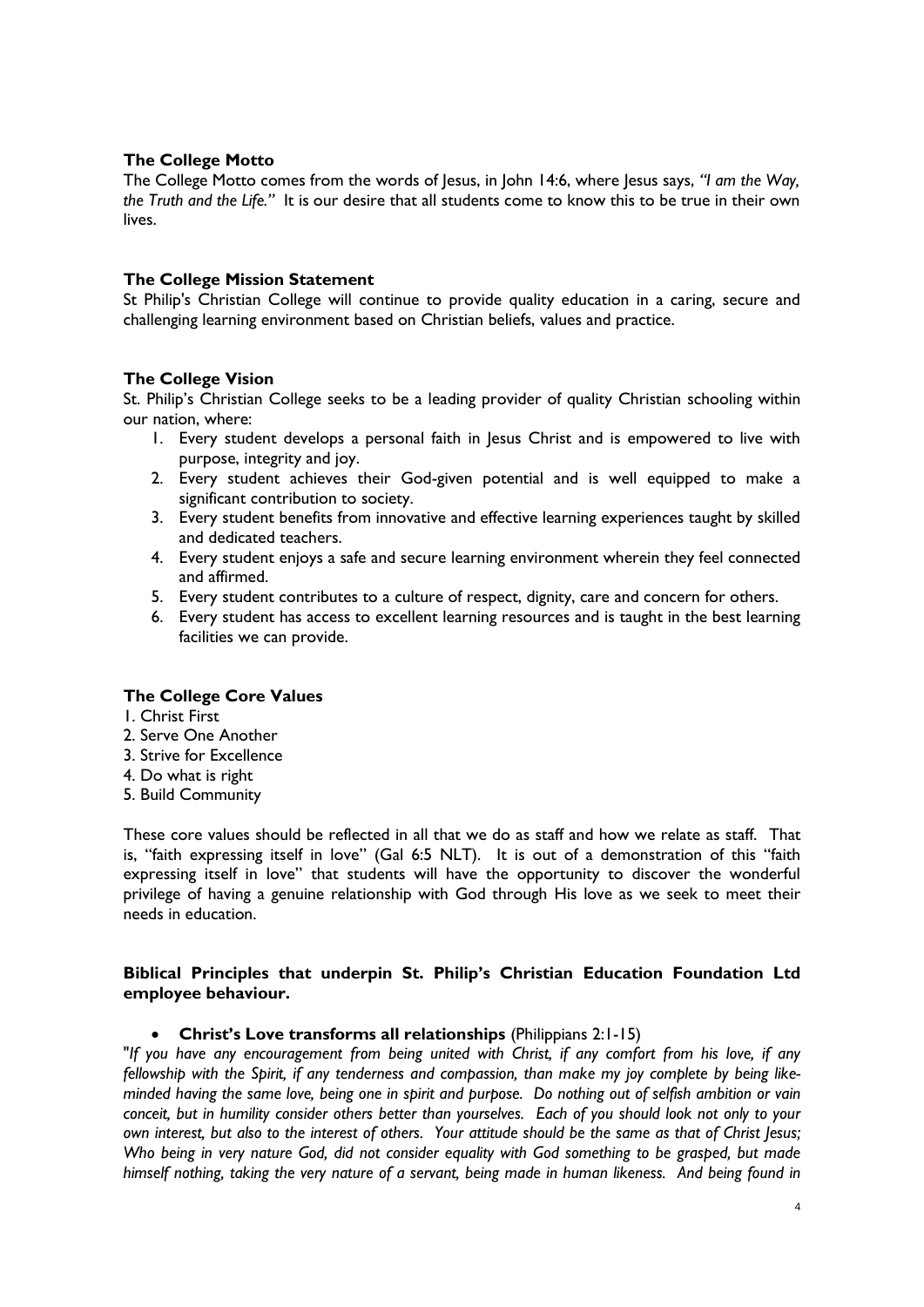*appearance as a man, he humbled himself and became obedient to death - even death on a cross. Therefore God exulted Him to the highest place and gave him the name that is above every name, that at the name of Jesus every knee should bow, in heaven and on earth and under the earth, and every tongue confess that Jesus Christ is Lord, to the glory of God the Father. Therefore, my dear friends, as you have always obeyed, not only in my presence, but now much more in my absence, continue to work out your salvation with fear and trembling, for it is God who works in you to will and act according to his good purpose. Do everything without complaining or arguing, so that you may become blameless and pure, children of God without fault in a crooked and depraved generation, in which you shine like stars in the universe as you hold out the word of life."*

#### **As we believe these words are from God, we are committed to act accordingly.**

We act as one in Christ Jesus who loves us all equally and without favour and we strive to be "like minded having the same love, being one in spirit and purpose." We have a common purpose to uphold the ethos and fulfil the Mission and Vision statements of St. Philip's Christian Education Foundation Ltd.

We "do nothing out of selfish ambition or vain conceit, but in humility consider others better than yourselves" as Christ himself did when "being in very nature God, did not consider equality with God something to be grasped, but made himself nothing, taking the very nature of a servant".

1. We therefore uphold each other and avoid malice, gossip and slander.

2. We are accountable to one another to encourage and to strengthen each other even to the inconvenience of ourselves.

3. We negotiate our positions and do not lord ourselves over others, even those in authority who serve us in all things.

4. When disagreements arise, we seek mediation and reconciliation through a humble and forgiving heart. If we cannot be reasonably reconciled, we uphold the command to love one another through capitulating rather than attempting to dominate.

We "look not only to (our) own interest, but also to the interest of others" and serve as Christ himself did, who "humbled himself and became obedient to death - even death on a cross".

5. We serve the families who seek our assistance in educating their children, the students who we are entrusted to assist in "bringing up in the ways of the Lord", and to each who participates in this common task, and the wider community that we are part of.

6. We serve so that all may know and come to believe personally "that at the name of Jesus every knee should bow, in heaven and on earth and under the earth, and every tongue shall confess that Jesus Christ is Lord, to the glory of God the Father".

7. In this service we "continue to work out (our) salvation with fear and trembling" and disciple others to do likewise.

In our service we strive to "do everything without complaining or arguing" giving respect to those who serve us and who are placed in authority over us according to God's purpose. We do all these things "so that (we) may become blameless and pure, children of God without fault in a crooked and depraved generation, in which (we) shine like stars in the universe as (we) hold out the word of life".

As an outworking of these things we believe that when Jesus said that the greatest commandment is, *"Love the Lord your God with all your heart and with all your soul and with all your mind...(and) ...love your neighbour as yourself"* (Matthew 22: 37-40) we display this great command through our actions.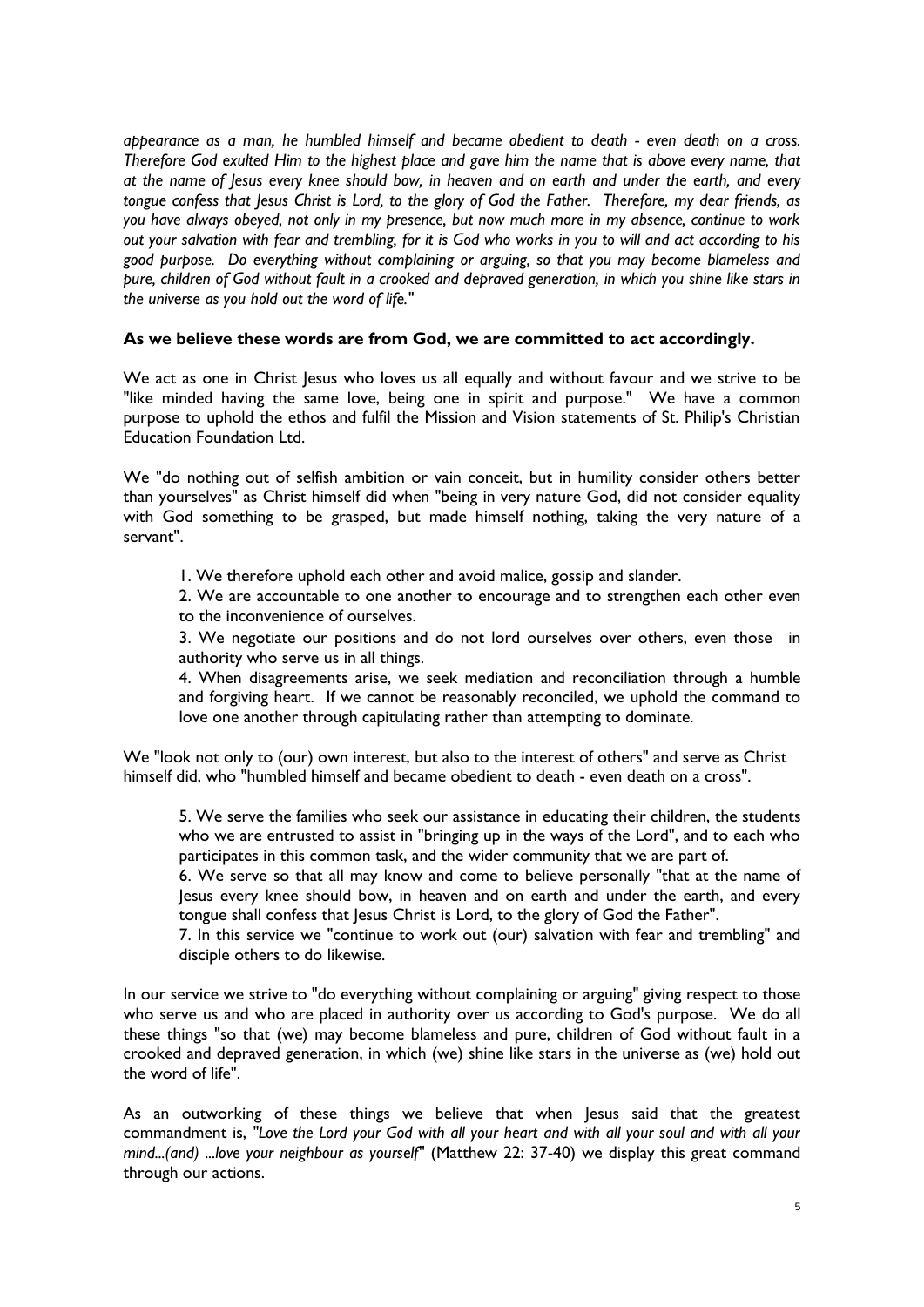**Therefore we abide by the following Code of Conduct as compiled by the Association of Independent Schools, NSW and ratified by the Board of Governors of St. Philip's Christian Education Foundation Ltd on the 24th October 2013**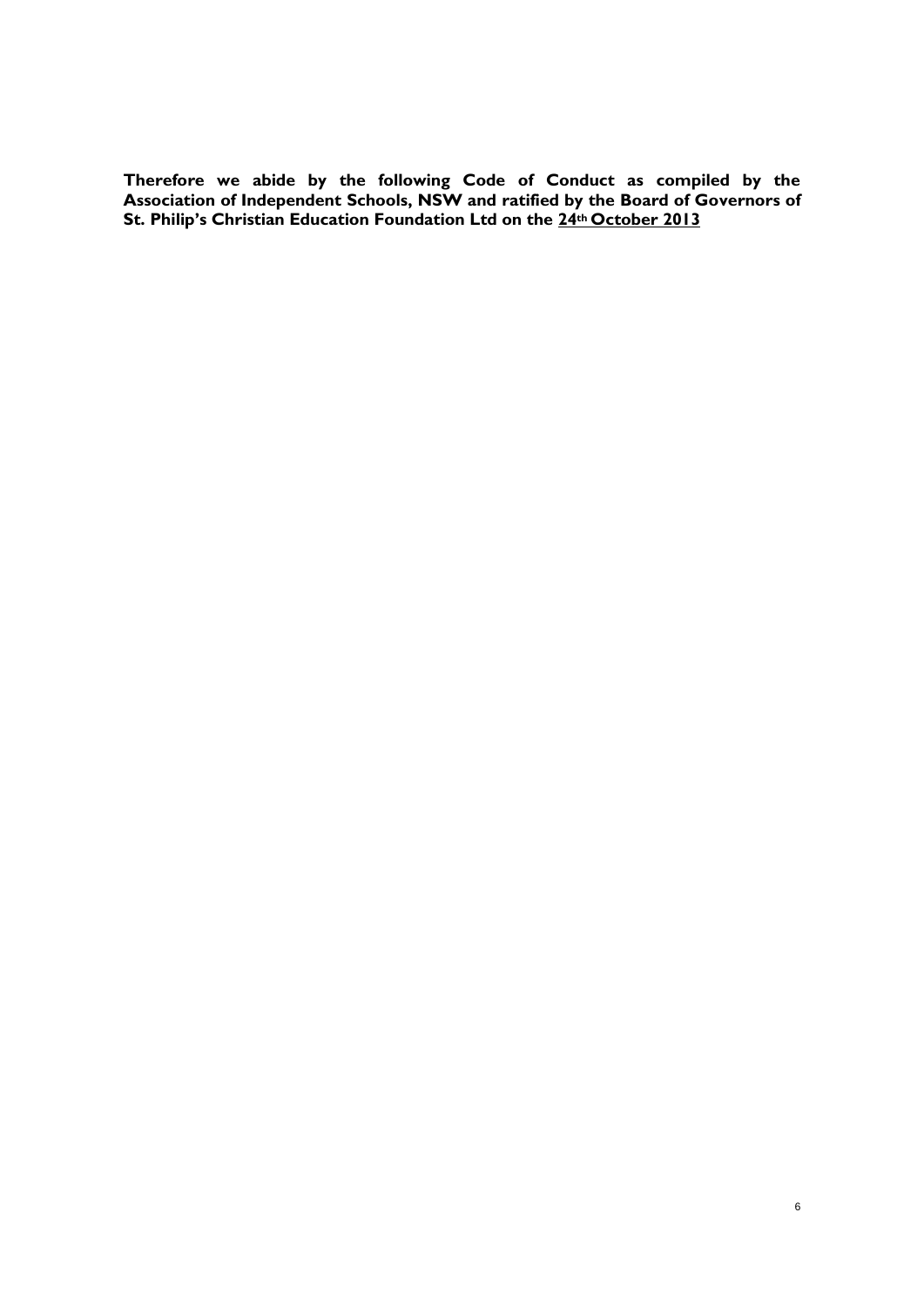# **St. Philip's Christian Education Foundation Ltd Code of Conduct**

#### **1. EMPLOYEE EXPECTATIONS**

#### **What is expected of you as an employee?**

*As an employee, you should be aware of the College's policies and procedures, particularly those that apply to your work. Many of these are available online; others may be made available to you through induction and training and development programs.*

#### *If you are uncertain about the scope or content of a policy with which you must comply, you should seek clarification from your Principal or supervisor.*

#### *You should also be familiar with the legislation under which you are employed as this may specify requirements with which you need to comply.*

As a College employee, you are expected to:

- (a) perform your duties to the best of your ability and be accountable for your performance;
- (b) follow reasonable instructions given by your supervisor or their delegate;
- (c) comply with lawful directions;
- (d) carry out your duties in a professional, competent and conscientious manner, while seeking suitable opportunities to improve your knowledge and skills, including through participation in relevant professional development;
- (e) act honestly and in good faith in fulfilling your duties;
- (f) be courteous and responsive in dealing with your colleagues, students, parents and members of the public;
- (g) work collaboratively with your colleagues; and
- (h) ensure that your conduct, whether during or outside working hours, is consistent with the ethos of the College and does not damage the reputation of the College.
- (i) not engage in any other employment or business without the prior approval of the Principal.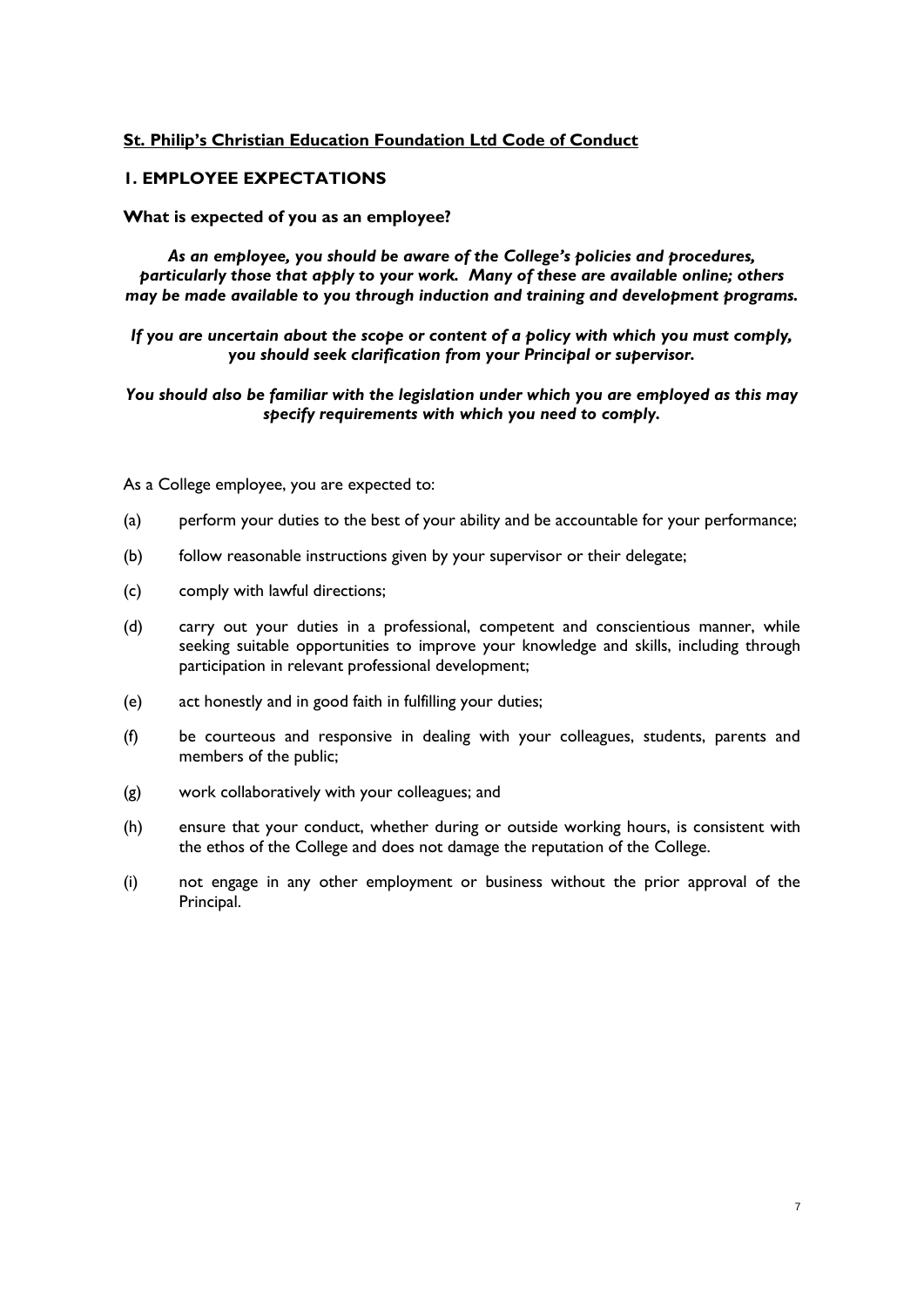# **2. BREACHING THE CODE**

# **What happens if I breach the Code of Conduct?**

#### *As a College employee, you hold a position of trust and are accountable for your actions.*

- 2.1 The consequences of inappropriate behaviour and breaches of this *Code* will depend on the nature of the breach.
- 2.2 Employees should report possible breaches by colleagues to their supervisor or the **Principal**. If the possible breach is by their supervisor then it should be reported to the **Principal**.
- 2.3 Factors the College may consider when deciding what action to take may include:
	- (a) the seriousness of the breach;
	- (b) the likelihood of the breach occurring again;
	- (c) whether the employee has committed the breach more than once;
	- (d) the risk the breach poses to employees, students or any others; and

(e) whether the breach would be serious enough to warrant formal disciplinary action.

2.4 Actions that may be taken by the College in respect of a breach of the Code include management or remedial action, training or disciplinary action ranging from a warning to termination of employment. The College will reserve the right to determine in its entirety the response to any breach of this Code.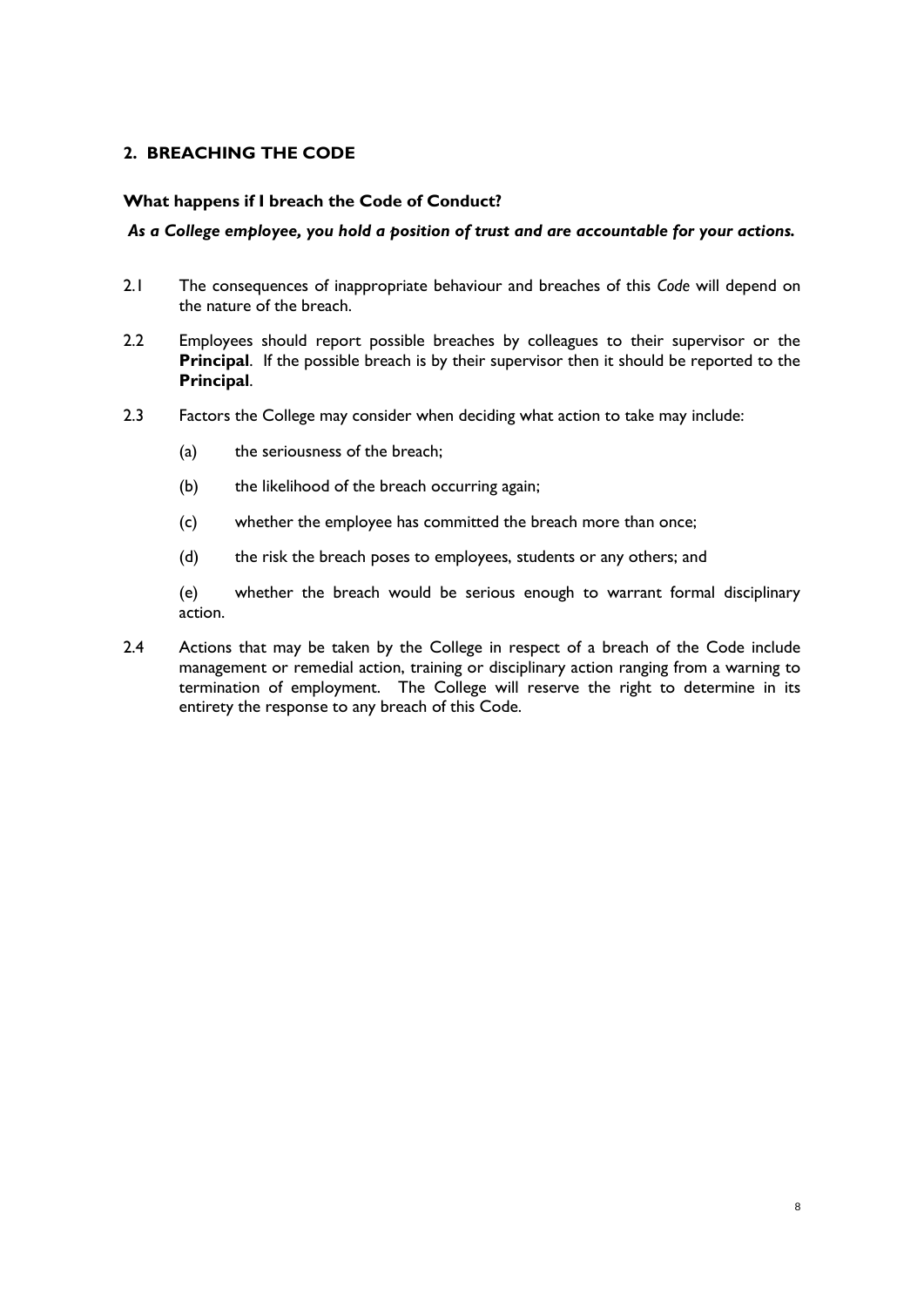# **3 REQUIRED REPORTING**

#### *Employees are required to report certain information to the College.*

- 3.1 All employees are required to inform the **Principal** if they are charged with or convicted of a serious offence (those punishable by 12 months or more in jail). You must also inform the Principal if you become the subject of an Apprehended Violence Order.
- 3.2 If, through your employment with the College, you become aware of a serious crime committed by another person, you are required to report it to the **Principal**, who may be required to inform the police.
- 3.3 As a College employee, you must report to the Principal:
	- (a) any concerns that you may have about the safety, welfare and well being of a child or young person;
	- (b) any concerns you may have about the inappropriate actions of any other employee, contractor or volunteer that involves children or young people;
	- (c) any concerns you may have about any other employee, contractor or volunteer engaging in 'reportable conduct' or any allegation of 'reportable conduct' that has been made to you; and
	- (d) if you become aware that an employee, contractor or volunteer has been charged with or convicted of an offence (including a finding of guilt without the court proceeding to a conviction) involving 'reportable conduct'; and
	- (e) If you become the subject of allegations of 'reportable conduct' whether or not they relate to your employment in the College.

You should refer to the College's Child Protection Policy, Child Protection Guidelines and Procedures, Allegations Against Staff Policy, and Allegations Against Staff Guidelines and Procedures for further information about these obligations.

3.4 Please note that teachers and some other employees have mandatory reporting obligations under the Children and Young Persons (Care and Protection) Act 1998 (NSW) where they have reasonable grounds to suspect a child under the age of 16 years is at risk of significant harm and have current concerns about the safety, welfare and wellbeing of the child.

You should refer to the College's Child Protection Policy, Child Protection Guidelines and Procedures, Allegations Against Staff Policy, and Allegations Against Staff Guidelines and Procedures for further information about these obligations.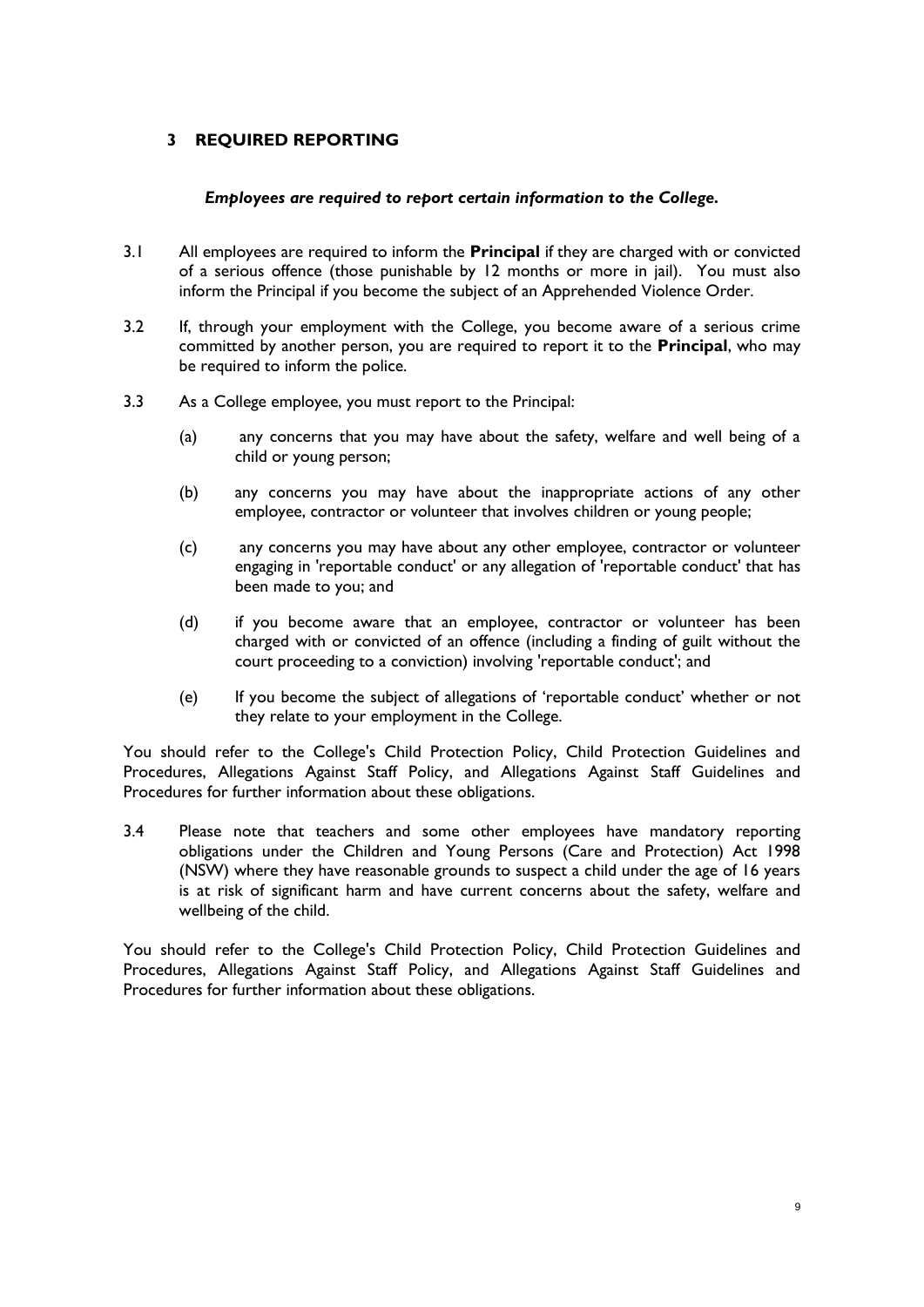# **4. RESPECT FOR PEOPLE**

*The College expects employees to treat each other with respect and courtesy. Our daily interaction with others reflects on the College's reputation and our relationship with Jesus Christ. Therefore, all employees are expected to be approachable, courteous and prompt in dealing with other people, including students, parents, other employees and members of the community.*

- 4.1 Employees who work with students have a special responsibility in presenting themselves as appropriate role models for those students. Modelling effective leadership and respect in your interactions with students can have a profoundly positive influence on a student's personal and social development.
- 4.2 Similarly, it is important for you to treat your colleagues, other employees, contractors, students and parents with respect. Rude or insulting behaviour, including verbal and nonverbal aggression, abusive, threatening, intimidating or derogatory language and physical abuse or intimidation towards other employees, contractors, students and parents is unacceptable. You must not use information and communication technologies, such as email, mobile phones, text or instant messaging, blogs, social media sites and other websites to engage in this type of behaviour.
- 4.3 You must not discriminate against, or harass for any unlawful reason, or bully for any reason any employee, contractor, student or parent. Your obligations in this regard, including the list of unlawful reasons, are set out in the College's *Discrimination, Harassment and Bullying Policy*. Unlawful harassment or discrimination may constitute an offence under the *[Anti-Discrimination Act](http://www.legislation.nsw.gov.au/scanview/inforce/s/1/?TITLE=%22Anti-Discrimination%20Act%201977%20No%2048%22&nohits=y48)* 1977 or federal discrimination legislation. Bullying may be a breach of your obligations under work health and safety legislation or your duty of care at common law.
- 4.4 You should ensure that you are aware of the College's *Discrimination, Harassment and Bullying Policy*. If you believe you are being unlawfully harassed or discriminated against or bullied:
	- (a) where you feel comfortable ask the person to stop, or make it clear that you find the behaviour offensive or unwelcome. It may be useful to speak with your supervisor or Head of School in the first instance to seek guidance on how to do this; and/or
	- (b) raise the issue as a grievance in accordance with the College's *Discrimination, Harassment and Bullying Policy* and the *College's Grievance Procedures* as soon as possible after the incident(s) have occurred.
- 4.5 The College takes reports of unlawful discrimination and harassment or bullying seriously and will consider action it considers appropriate if such conduct is found to have occurred including disciplining or dismissing offenders. Many incidents can be addressed effectively if reported early.
- 4.6 If you lie about or exaggerate a complaint, the College will view this as a very serious matter, and you may be disciplined or dismissed.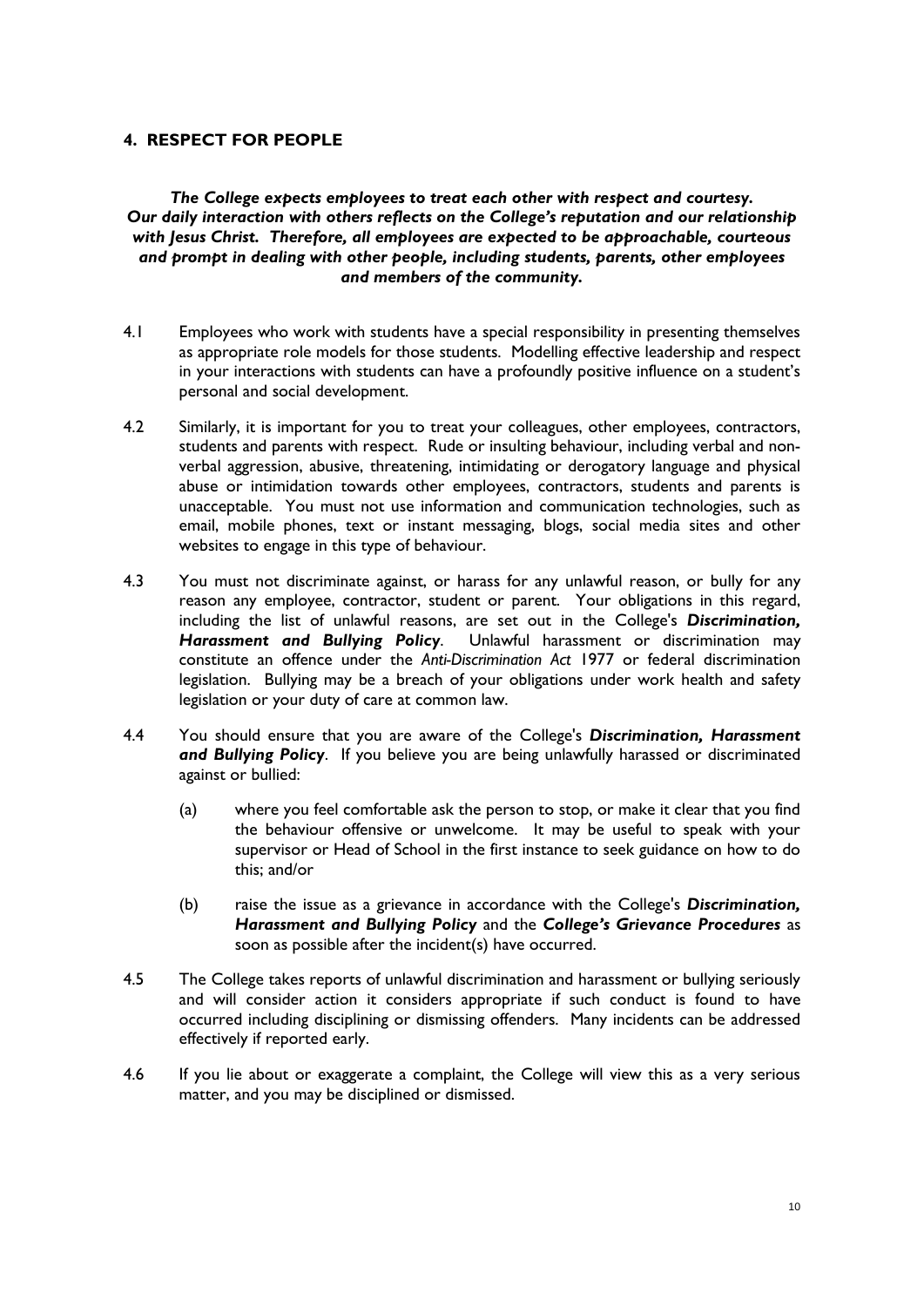# **5. DUTY OF CARE AND WORK HEALTH AND SAFETY**

*As a College employee, you have a duty of care to students in your charge to take all reasonable steps to protect students from risks of harm that can be reasonably predicted. The duty encompasses a wide range of matters, including (but not limited to):*

- *the provision of adequate supervision*
- *ensuring grounds, premises and equipment are safe for students' use*
- *implementing strategies to prevent bullying from occurring in College, and providing medical assistance (if competent to do so), or seeking assistance from a medically trained person to aid a student who is injured or becomes sick at College.*

## **Duty of Care**

- 5.1 As a College employee, you have a duty of care to students in your charge. That duty is to take all reasonable steps to protect students from risks of harm that can be reasonably predicted. For example, risks from known hazards and from foreseeable risk situations against which preventative measures can be taken. The standard of care that is required, for example the degree of supervision, needs to be commensurate with the students' maturity and ability.
- 5.2 Duty of Care to students applies during all activities and functions conducted or arranged by the College. The risks associated with any activity need to be assessed and managed before the activity is undertaken.
- 5.3 You should ensure that you are aware of the College's *Supervision Policy, Guidelines and Procedures, Errands Guidelines; Excursions Policy and Planning Guide, Risk Management Policy, Work Health and Safety Policy, Evacuation Policy and ECO Procedures*.

#### **Work Health and Safety**

- 5.4 You also have a responsibility under Work Health and Safety legislation to take care of your own health and safety at work. It is also your responsibility to ensure that your activities do not place at risk the health and safety of your co-workers, students or other persons that you may come into contact with at work.
- 5.5 Considerations of safety relate to both physical and psychological wellbeing of individuals.
- 5.6 You should ensure that you are aware of the College's *Work Health and Safety Policy.*

#### **Supervision of Students**

- 5.7 You should take all reasonable steps to ensure that no student is exposed to any unnecessary risk of injury.
- 5.8 You should be familiar with and comply with the College's evacuation procedures.
- 5.9 Students should not be left unsupervised either within or outside of class. You should be punctual to class and allocated supervision.
- 5.10 You should remain with students after College activities until all students have been collected. In the event that a student is not collected you should remain with the student until collected, or seek advice from your supervisor.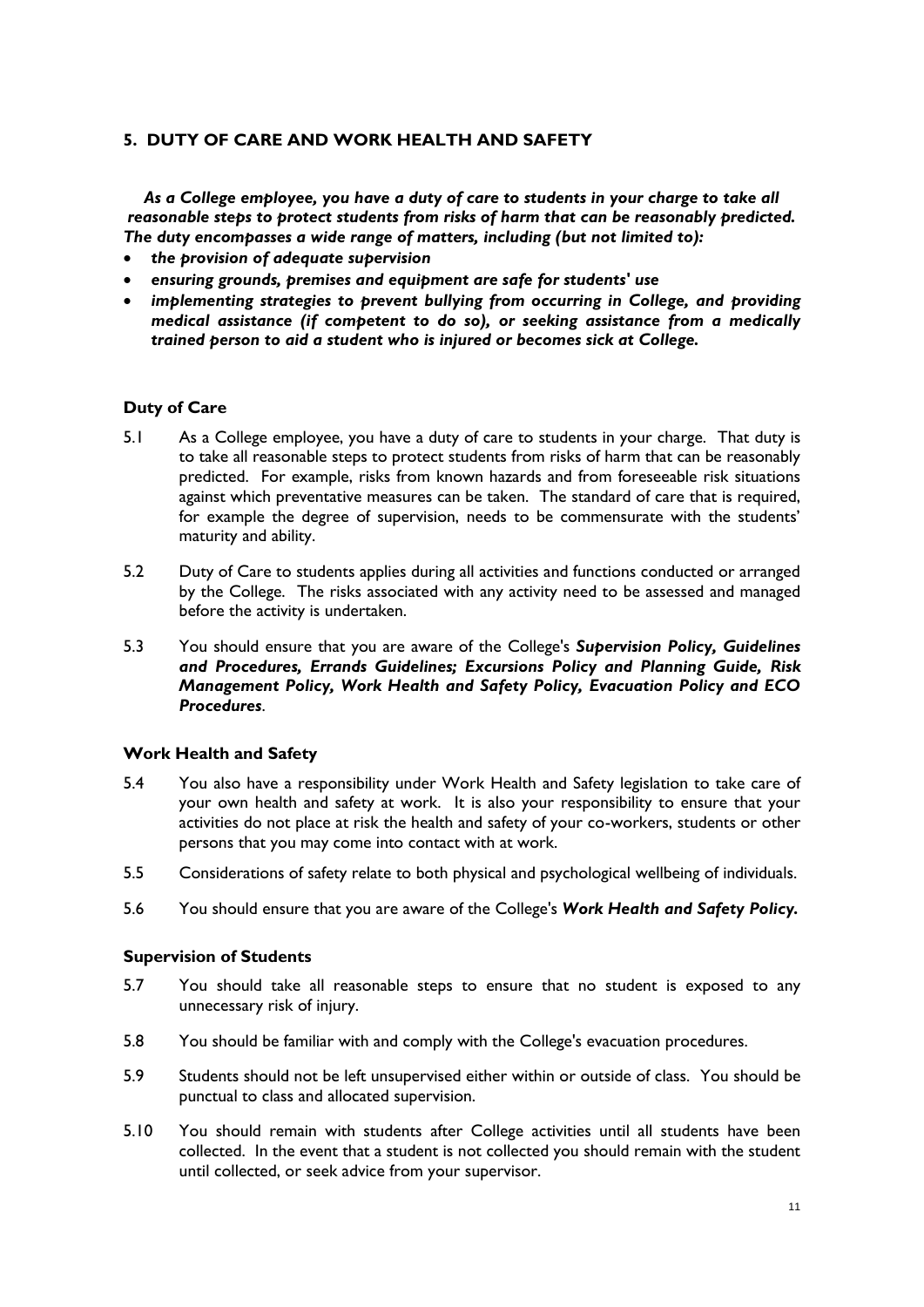- 5.11 Playground supervision is an integral part of the responsibility of staff. It must take precedence over other activities. It is unacceptable to be late. You should actively supervise your designated area, being vigilant and constantly moving around.
- 5.12 You should be alert to bullying or any other form of discriminatory behaviour, and report incidents to the appropriate staff member. Additional detail about student bullying is set out in the *Managing Student Behaviour (Anti-Bullying and Harassment) Policy and Managing Student Behaviour (Anti Bullying and Harassment) Guidelines and Procedures.*
- 5.13 Ill or injured students should be attended to by the supervising staff member. Should additional assistance be required you should contact the designated First Aid person in your sub-school or Main Administration Area.
- 5.14 You should ensure that you understand and comply with the College's policy in regard to the storage and administration of prescribed medication to students (see *Student Health and Medication Policy and Procedures documents*)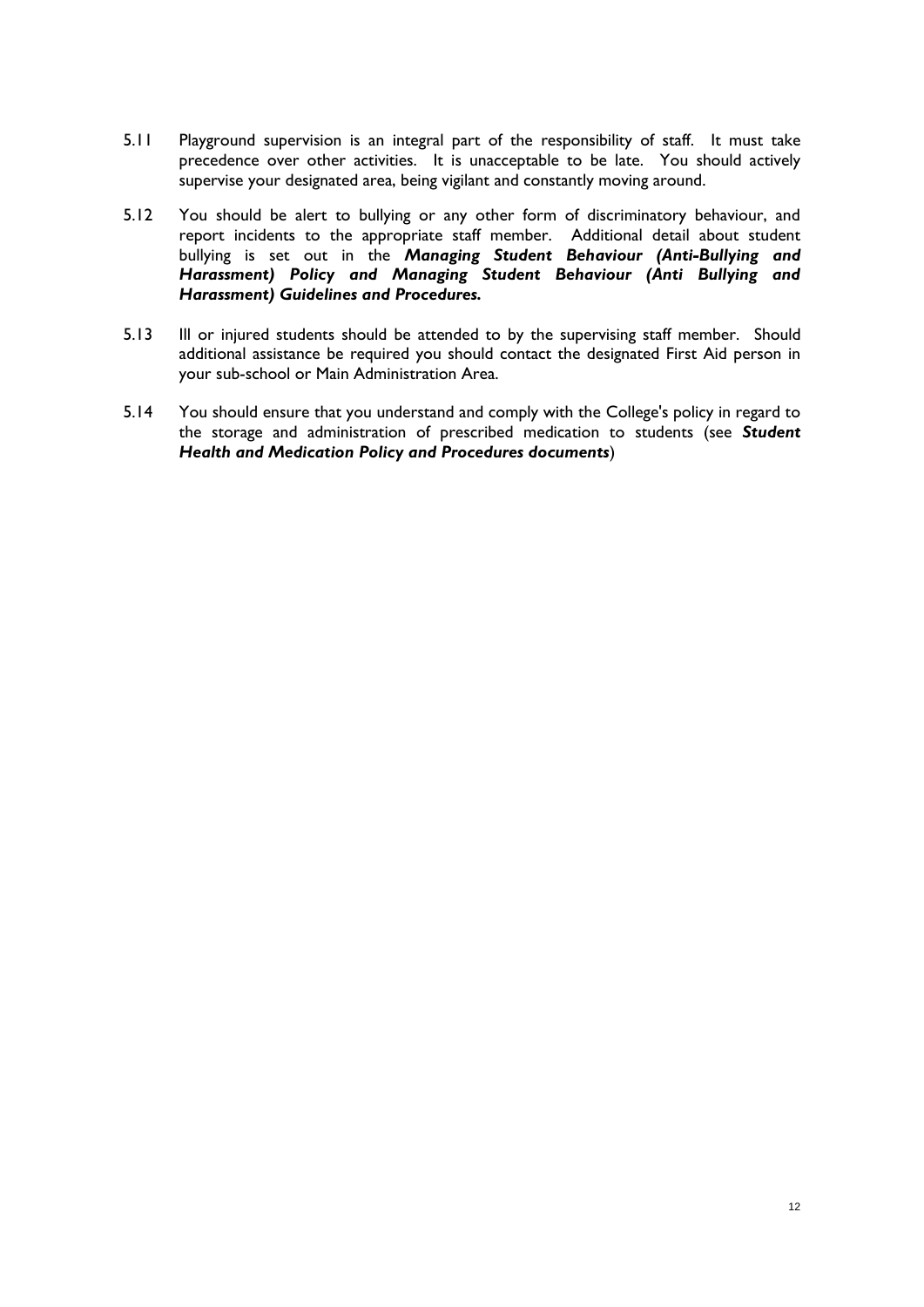# **6. RELATIONSHIPS BETWEEN EMPLOYEES AND STUDENTS, EMPLOYEES AND PARENTS, AND ADULT TO ADULT.**

*As a College employee, you are expected to always behave in ways that promote the safety, welfare and well-being of children and young people. You must actively seek to prevent harm to children and young people, and to support those who have been harmed. While not all employees are required to manage and supervise students, it is important for all College employees to understand and observe the [College's child protection policies](https://www.det.nsw.edu.au/policiesinter/category/search.do;jsessionid=996b1e21bc27d844859b076404e91c6a52b3e8a22d7.e34Sa3ePc30Sbi0LbxuPax0KbxuSe0;jsessionid=996b1e21bc27d844859b076404e91c6a52b3e8a22d7.e34Sa3ePc30Sbi0LbxuPax0KbxuSe0?level=Schools&categories=Schools|Wellbeing|Child+protection).*

*As a College employee, you are expected to always behave in a manner that honours God and upholds the Christian values of the College. Therefore all adult relationships will be based on biblical principles.*

# **EMPLOYEE AND STUDENTS**

#### **Supervision of students**

- 6.1 You should avoid situations where you are alone in an enclosed space with a student. Where you are left with the responsibility of a single student you should ensure that this is in an open space in view of others. Where this is not possible or practical it should be discussed with your supervisor and/or the Principal.
- 6.2 You should never drive a student in your car unless you have specific permission from your supervisor and/or the Principal to do so. In the event of an emergency you should exercise discretion but then report the matter to your supervisor.
- 6.3 If you wish to conduct a private conversation with a student you should consider the time and venue carefully to avoid placing yourselves in a vulnerable situation. It is preferable to leave the door open. You should not locate yourself between the student and the door.
- 6.4 When confiscating personal items, such as mobile phones or hats, ask students to hand them to you. Only take items directly from students in circumstances where concern exists for the safety of the student or others and your own safety is not jeopardised by this action.

#### **Physical contact with students**

- 6.5 You must not impose physical punishment on a student in the course of your professional duties.
- 6.6 When physical contact with a student is a necessary part of the teaching/learning experience you must exercise caution to ensure that the contact is appropriate and acceptable. You should seek reassurance from the student by asking for a volunteer if necessary to demonstrate a particular activity.
- 6.7 Attention to the toileting needs of young children should be done with caution. It may be appropriate to have the door open. For students with a disability the management of toileting needs should be included in the student's individual management plan.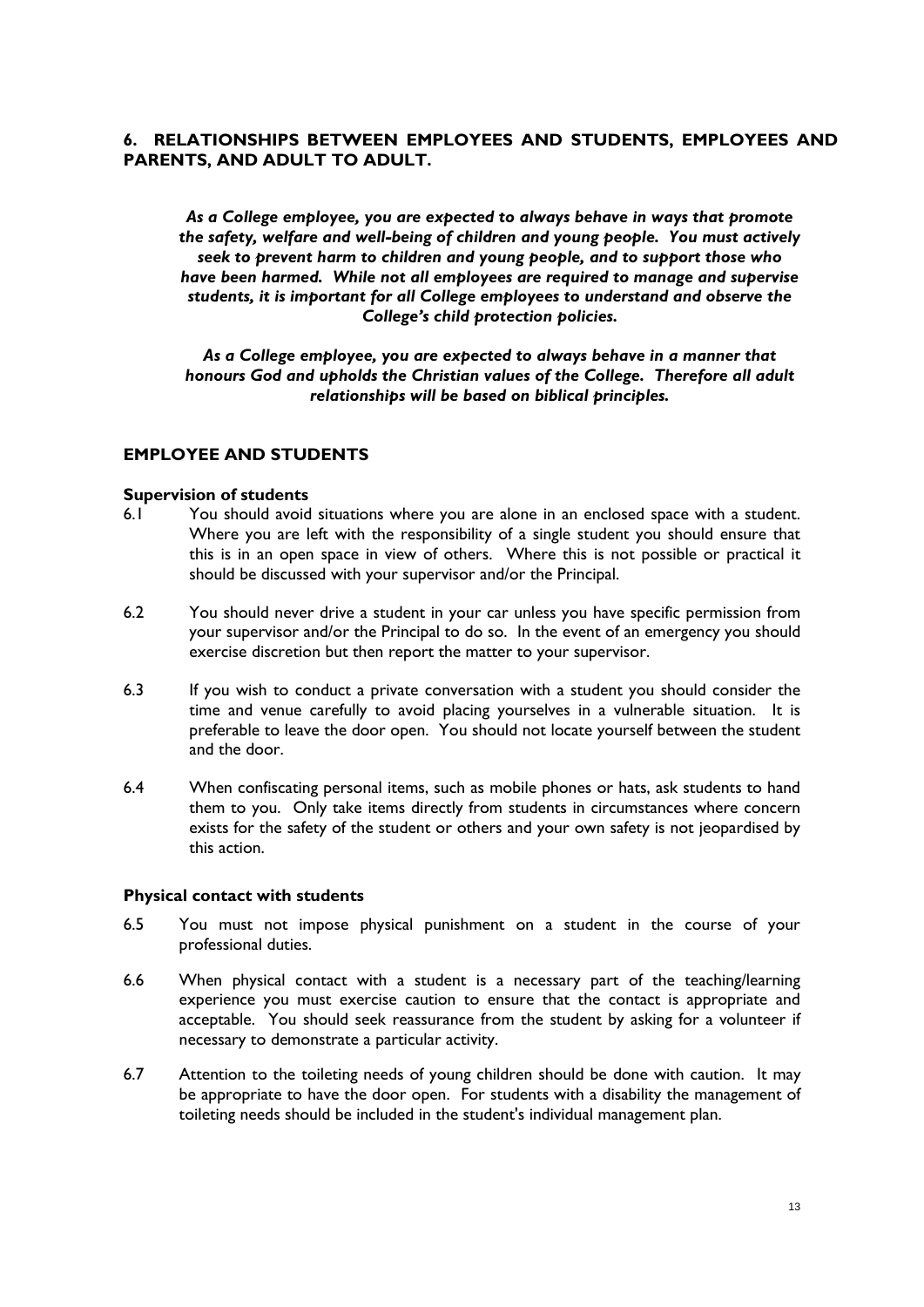- 6.8 When congratulating a student, a handshake, pat on the shoulder or brief hug are acceptable as long as the student is comfortable with this action. Kissing of students is not acceptable.
- 6.9 Assessing a student who is injured or ill may necessitate touching the student. Always advise the student of what you intend doing and seek their consent.
- 6.10 Sometimes in ensuring duty of care you may be required to restrain a student from harming him or herself or others using reasonable force. Any such strategy must be in keeping with the College's behaviour management practices or individual student management plans. You should report and document any such incidents.

## **Relationships with students**

- 6.11 You must not have a romantic or sexual relationship with a student. It is irrelevant whether the relationship is homosexual or heterosexual, consensual or non-consensual or condoned by parents or caregivers. You are reminded of:
	- (a) the law prohibiting sexual relations with a person under the age of consent (16 years); and
	- (b) the law prohibiting sexual relations between a teacher and their student under the age of 18 years.
- 6.12 You must not develop a relationship with any student that is, or that can be interpreted as having a personal rather than a professional interest in a student. An overly familiar relationship with any student (including any adult student) that you are responsible for teaching, tutoring, advising, assessing, or for whom you provide pastoral or welfare support raises serious questions of conflict of interest, trust, confidence, dependency, and of equality of treatment. Such relationships may also have a negative impact on the teaching and learning environment for other students and colleagues, and may carry a serious reputational risk for the College. Students who are relatives or close church friends of staff should also be taught to be mindful of 'sense of occasion' in terms of how this relationship is expressed at school.
- 6.13 If you consider that a student is being overly familiar, seeking to establish a personal relationship with you or has developed a 'crush' on you, you should report your concerns to your supervisor and/or the Principal as soon as possible so that a plan can be developed to manage the situation effectively and sensitively.
- 6.14 At all times when speaking with students care must be taken to use appropriate language. You must always treat students with respect and without favouritism. There is no place for sarcasm, derogatory remarks, inappropriate familiarity or offensive comments.
- 6.15 You may, as part of your pastoral care role, engage in discussion with students. This is entirely appropriate. However you must be cautious about making personal comments about a student or asking questions that probe your own or a student's sexuality or relationships. You must not hold conversations with a student of an intimately personal nature where you disclose information about yourself.
- 6.16 You must not:
	- (a) invite students to your home;
	- (b) visit students at their home; or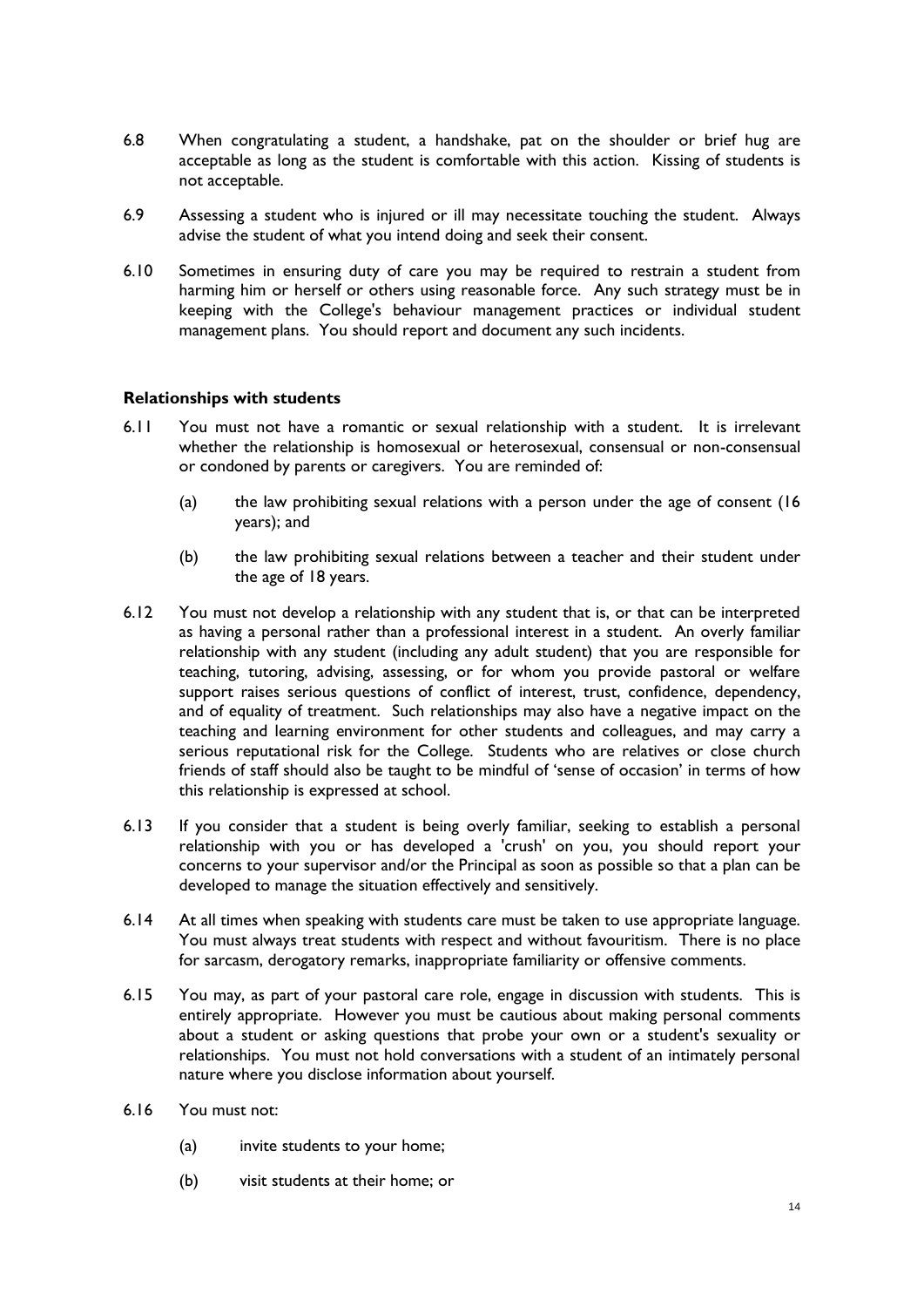(c) attend parties or socialise with students,

unless you have the express permission of the Principal and their parents/caregiver (or if there is a familial or church based relationship that is a normal part of your life about which the school is aware).

- 6.17 You must not engage in tutoring or coaching students from the College without the express permission of the Principal.
- 6.18 You must not invite students to join your personal electronic social networking site or accept students' invitations to join their social networking site (see Section 7 - **Appropriate use of electronic communication and social networking sites**).
- 6.19 You must not give gifts to students. You should also carefully consider your position before accepting any gift from a student (see Section 10 - **Declaring gifts, benefits and bribes**)
- 6.20 Wherever practical, you should avoid teaching or being involved in educational decisions involving family members or close friends. Where it is not practical to avoid such situations completely, another member of staff should make any significant decisions relating to the student's assessments and have those endorsed by a supervisor.
- 6.21 You should be aware of, and sensitive to, children with culturally diverse or indigenous backgrounds and cultural practices that may influence the interpretation of your behaviour.

# **Child Protection**

- 6.22 You must be aware of and comply with the College's *Child Protection Policy, Child Protection Guidelines and Procedures, Allegations Against Staff Policy, and Allegations Against Staff Guidelines and Procedures.*
- 6.23 As set out in **Section 3** you must report any concerns you may have about any other employee, contractor or volunteer engaging in 'reportable conduct' or any allegation of 'reportable conduct' that has been made to you to the Principal. This includes self disclosure if the allegation involves you.
- 6.24 Broadly, 'reportable conduct' includes:
	- (a) any sexual offence, or sexual misconduct, committed against, with, or in the presence of, a child (including a child pornography offence); or
	- (b) any assault, ill-treatment or neglect of a child; or
	- (c) any behaviour that causes psychological harm to a child,

whether or not the child consents.

- 6.25 Reportable conduct does not extend to:
	- (a) conduct that is reasonable for the purposes of the discipline, management or care of children, having regard to the age, maturity, health or other characteristics of the children and to any relevant codes of conduct or professional standards, or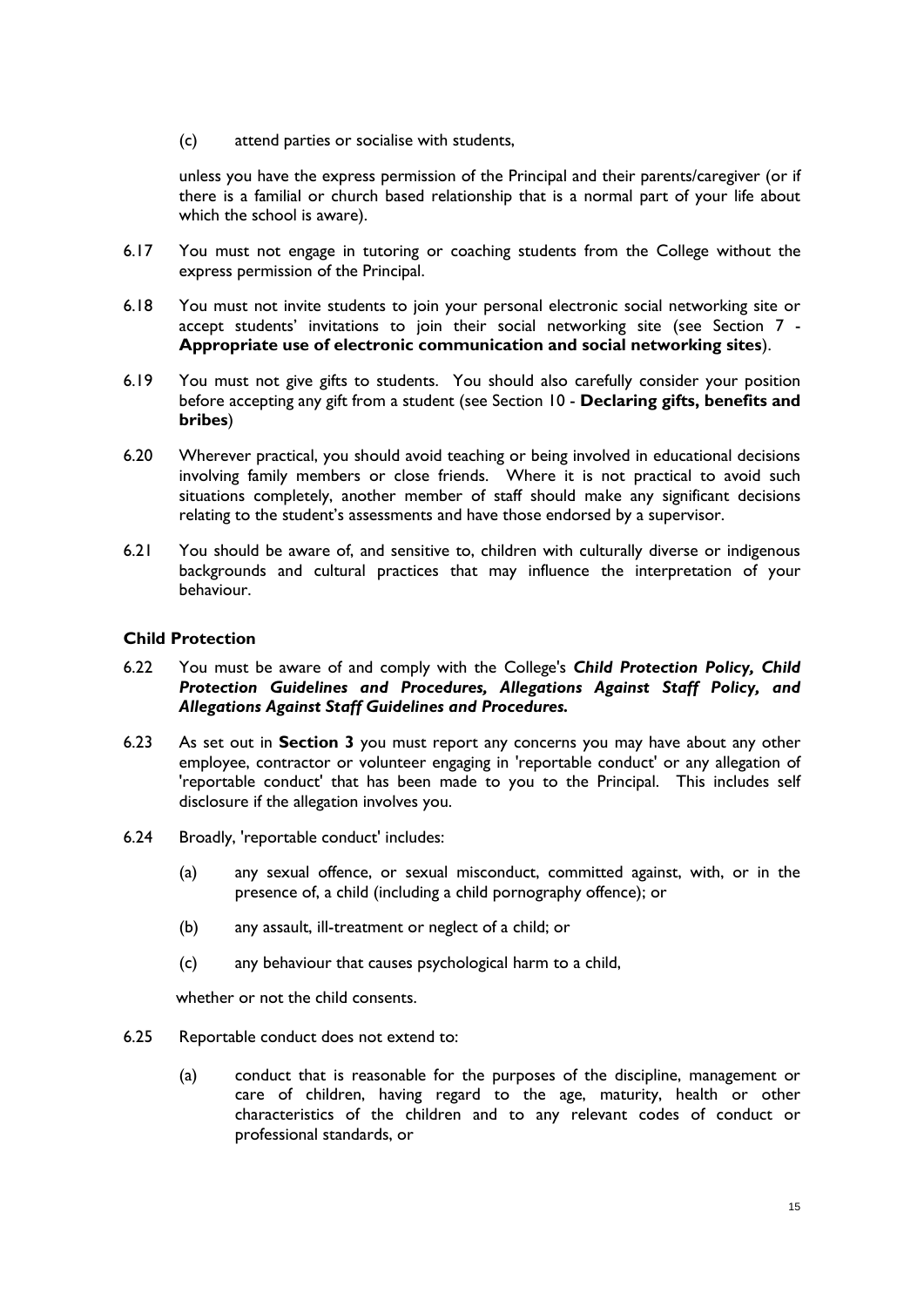- (b) the use of physical force that, in all the circumstances, is trivial or negligible, but only if the matter is to be investigated and the result of the investigation recorded under workplace employment procedures; or
- (c) conduct that is exempted from notification by a Class or Kind Agreement<sup>1</sup>.
- 6.26 For further information about 'reportable conduct' see the College's *Allegations Against Staff Policy, and Allegations Against Staff Guidelines and Procedures*.
- 6.27 The requirements outlined in Section 6 in relation to Supervision, Physical Contact and Relationships with Students set professional boundaries in relation to your behaviour. They make clear what behaviour is unacceptable and could amount to reportable conduct.

# **EMPLOYEES AND PARENTS**

## **6.28 General Principle:**

The home is the primary care giver for any student. The College enters into partnerships with the home, in common agreement of the College's beliefs, ethos and values.

- 6.29 We will reply to messages from parents within two working days, even if it is to organise time to talk more carefully, or to set a time scale for investigation of an issue and further response.
- 6.30 When discussing an issue about a student with a parent, we will focus on describing events and patterns of behaviours. We will avoid using labels that can be deemed judgemental in any way.
- 6.31 Out of respect for the families of the College, we will avoid disciplining students publicly in view of other parents and we will not discuss a student with parents of other students.

# **ADULT TO ADULT**

-

- 6.32 Staff must not become involved in inappropriate relationships as defined by the College's beliefs, values and ethos. Biblical principles and statements about sexual relationships are to be our guide in these matters. The key ones are: (a) sexual intimacy is only to be given expression in faithful, heterosexual marriage; and (b) no-one is to take advantage of another physically, mentally or spiritually.
- 6.33 If an appropriate intimate relationship (as defined above) develops between staff members, the staff involved should be circumspect in its expression at school. Physical behaviour that can be deemed as sexually suggestive is to be avoided. This also applies to married couples on staff.

<sup>&</sup>lt;sup>1</sup> A Class or Kind Agreement is an agreement between the Ombudsman and an agency (eg the Association of Independent Schools of NSW on behalf of its member schools) that allows for certain kinds of less serious reportable conduct to be exempted from notification to the Ombudsman but the Head of Agency must still conduct a workplace investigation.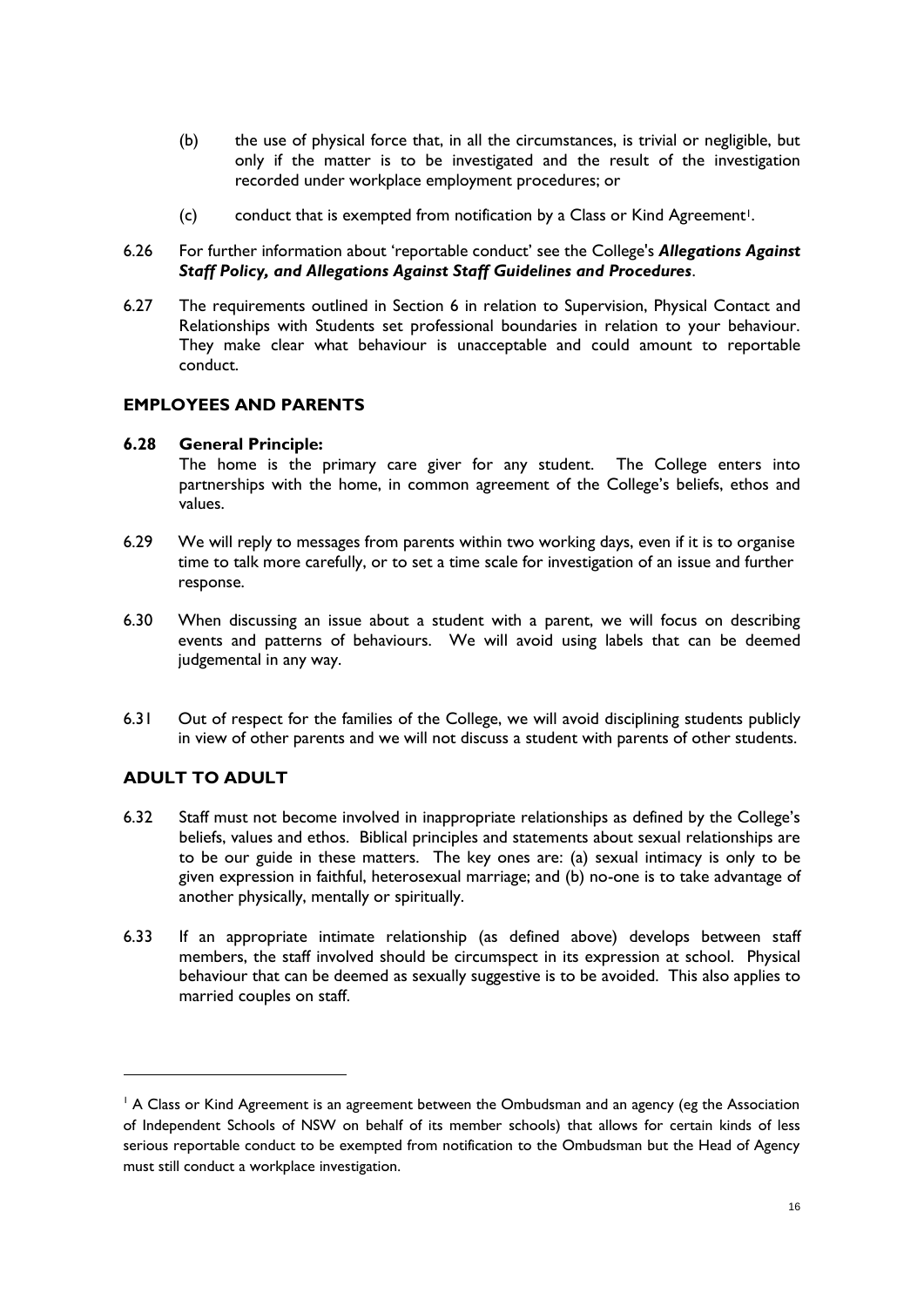# **7. APPROPRIATE USE OF ELECTRONIC COMMUNICATION AND SOCIAL NETWORKING SITES**

*The College provides electronic communication facilities for its students and employees for educational or administrative purposes. It monitors and views data stored or transmitted using the College's facilities. By its nature, electronic communication is a fast and informal way of communicating. However, once a document or image has been sent there is no way to recall it and it exists forever.*

#### 7.1 You must comply with the College's *Network User Agreement, Internet Use and Web 2.0 Guidelines and Social Networking Guidelines.*

This includes:

- (a) exercising good judgment when using electronic mail, following the principles of ethical behaviour;
- (b) using appropriate and professional language in electronic mail messages;
- (c) being aware that if an issue addressed in an email becomes the subject of a legal dispute, then those emails would be discoverable: that is, the court and all parties to the dispute would be entitled to see them;
- (d) not sending messages that are harassing, discriminatory, defamatory, threatening, abusive or obscene;
- (e) not inviting students into your personal social networking site or accept an invitation to theirs;
- (f) not using social networking sites to email or contact students;
- (g) remembering transmission, storage, promotion or display of offensive, defamatory, or harassing material is strictly forbidden; and
- (h) reporting any situations where you become aware of the inappropriate use of electronic communication and social networking sites.

#### **7.2 You must never use the College's networks to view, upload, download or circulate any of the following materials:**

- (a) sexually related or pornographic messages or material;
- (b) violent or hate-related messages or material;
- (c) racist or other offensive messages aimed at a particular group or individual;
- (d) malicious, libellous or slanderous messages or material; or
- (e) subversive or other messages or material related to illegal activities.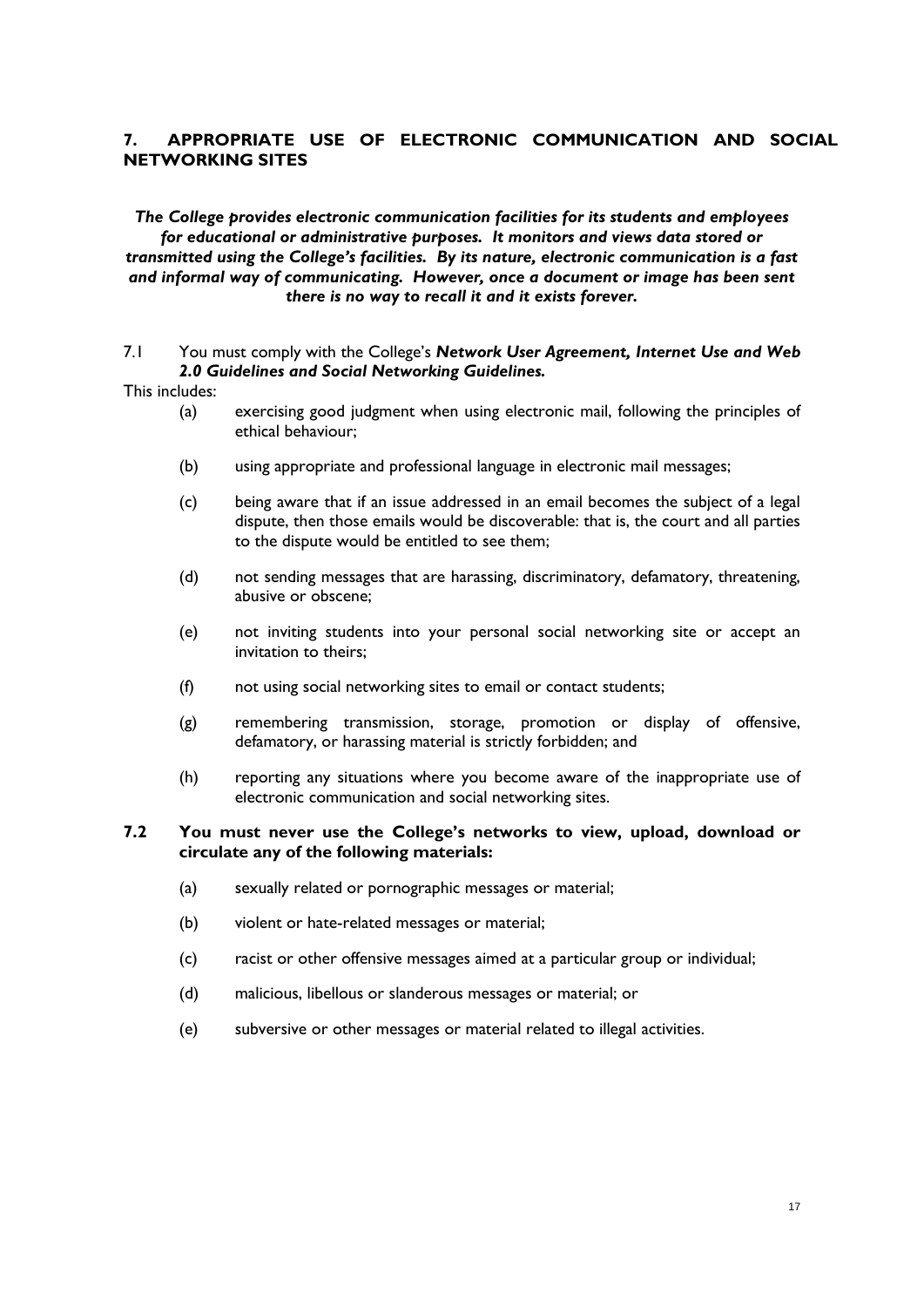# **8. USE OF ALCOHOL, DRUGS AND TOBACCO**

#### *Work Health and Safety is of fundamental importance to the College. Maintaining a safe work environment requires everyone's continuous cooperation.*

- 8.1 You are responsible for ensuring your capacity to perform your duties is not impaired by the use of alcohol or drugs and that the use of such substances does not put at risk you or any other person's health and safety.
- 8.2 As a College employee, you must:
	- (a) not attend work under the influence of alcohol, illegal drugs or non-prescribed and/or restricted substances;
	- (b) not consume alcohol, illegal drugs or non-prescribed and/or restricted substances while at work;
	- (c) notify your supervisor if you are aware that your work performance or conduct could be adversely affected as a result of the effect of a prescribed drug;
	- (d) take action to resolve any alcohol or other drug-related problems that you have; and
	- (e) consult with your supervisor or Principal if you are concerned about working with other employees who may be affected by drugs or alcohol.

#### **Drugs**

- 8.3 As a College employee, you must not:
	- (a) have illegal drugs in your possession while at work. Any illegal drugs found on College property or in the possession of any person on College property may result in disciplinary action including the termination of your employment and referral to the Police;
	- (b) give students or other employees illegal drugs or restricted substances, or encourage or condone their use; and
	- (c) supply or administer prescription or non-prescription drugs to students unless authorised to do so.

#### **Alcohol**

- 8.4 You must not take alcohol to the College or consume it during College hours or at any College function at any time students are present, including those events conducted outside College premises unless expressly permitted to do so by the Principal. A College function is any occasion organised by the College and/or in the College's name, including dances, farewells, excursions, sporting fixtures and fund raising events.
- 8.5 You must not:
	- (a) purchase alcohol for, or give alcohol to, any College student (or to any other person under the age of 18 years); and
	- (b) encourage or condone the use of alcohol by students of any age during educational activities.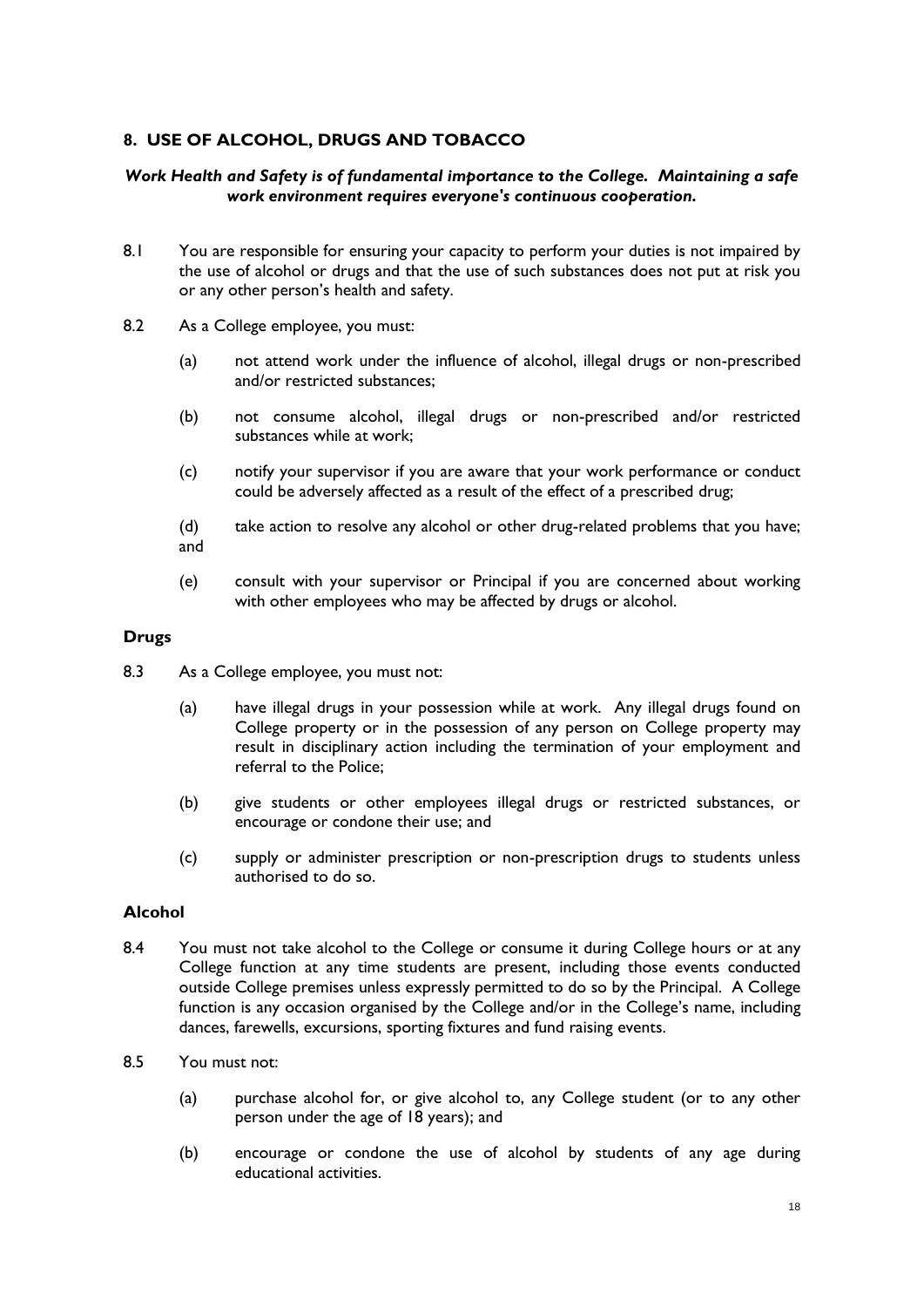# **Tobacco**

- 8.6 You must not smoke or permit smoking in any College buildings, enclosed area or on College grounds. This includes all buildings, gardens, sports fields, cars and car parks.
- 8.7 You must not purchase tobacco or tobacco products for any College student, or give them tobacco or tobacco products.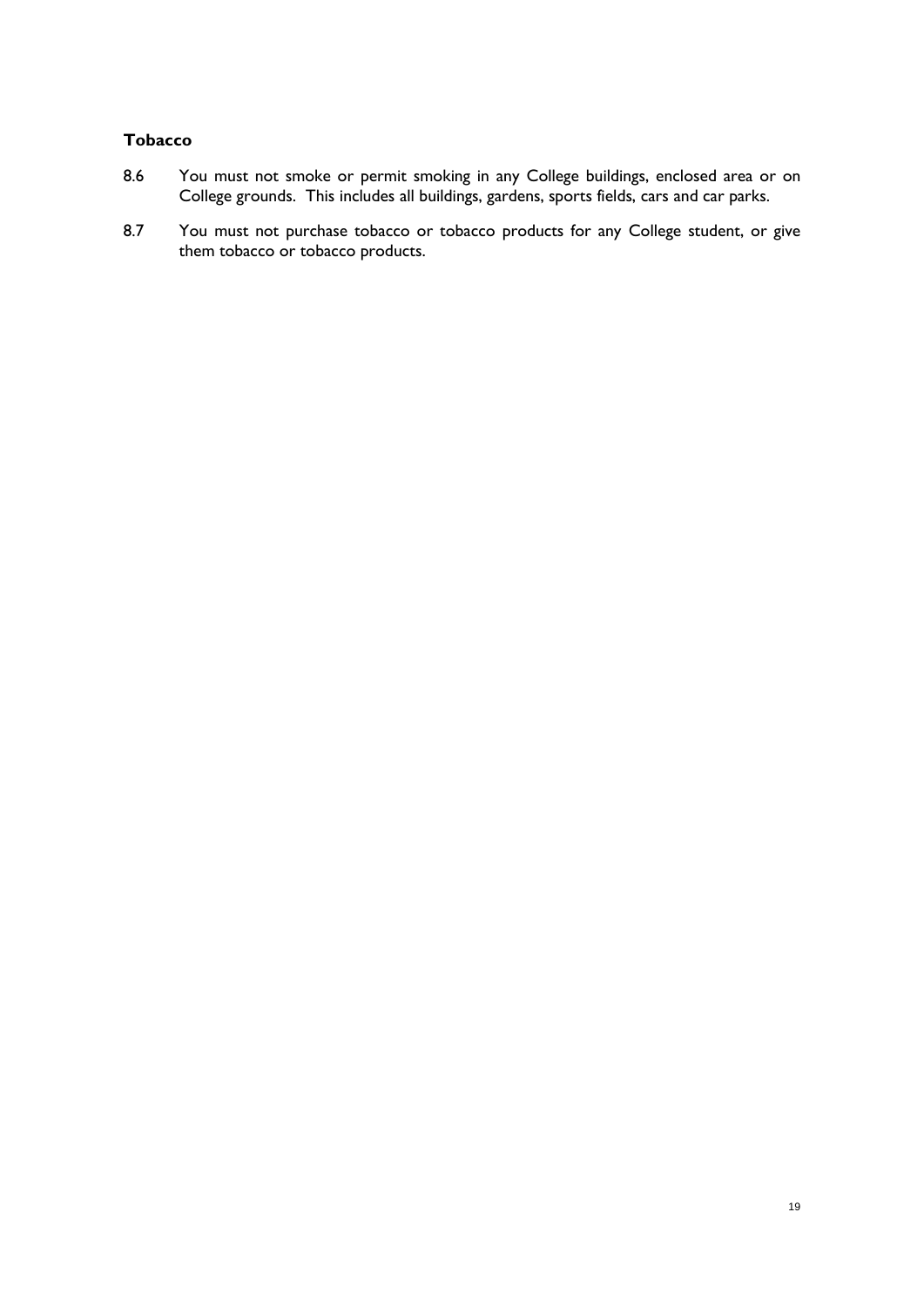# **9. IDENTIFYING AND MANAGING CONFLICTS OF INTEREST**

## *Private interests can, or have the potential to, influence a person's capacity to perform their duties and in turn compromise their integrity and that of the College.*

- 9.1 As a College employee, you must not act in conflict with the College's best interests. A conflict of interests can involve:
	- (a) pecuniary interests i.e. financial gain or loss or other material benefits;
	- (b) non-pecuniary interests i.e. favours, personal relationships and associations.

## **It may not only be about your own interests. It may include:**

- (a) the interests of members of your immediate family or relatives (where these interests are known);
- (b) the interests of your own business partners or associates, or those of your workplace; or
- (c) the interests of your friends.
- 9.2 When faced with a situation in which conflict of interests may be present, you should report any potential or real conflict to your supervisor or the Principal.
- 9.3 You should also report situations where a superior or colleague who has an identified conflict is, or may be perceived as, unduly influencing your decision.
- 9.4 You must be aware of and comply with the College's *Conflict of Interest Policy.*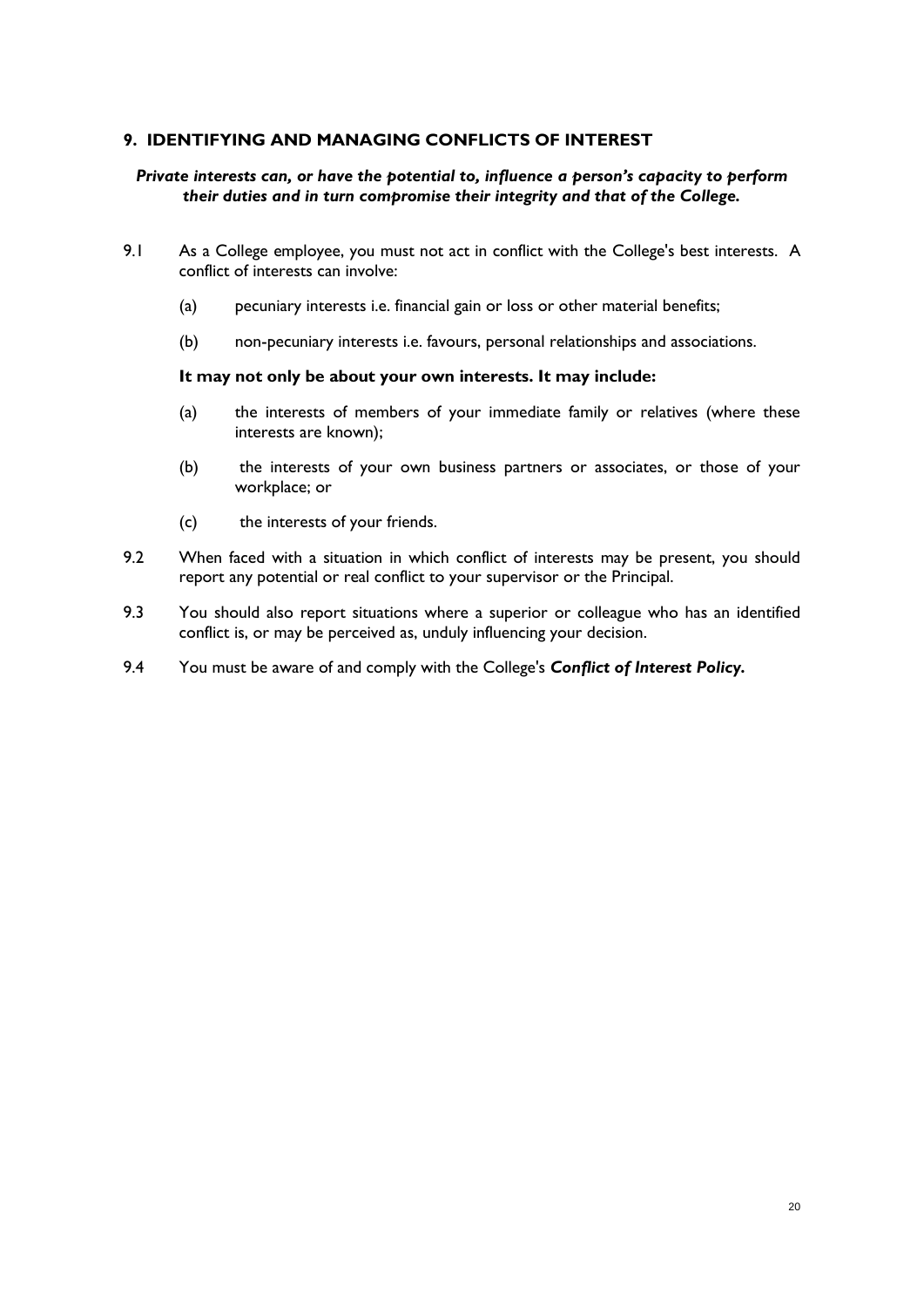#### **10. DECLARING GIFTS, BENEFITS AND BRIBES**

*As an employee, you may be offered a gift or benefit as an act of gratitude. There are some circumstances when to refuse a gift would be perceived as rude, insulting or hurtful. You are expected to exercise sound judgment when deciding whether to accept a gift or benefit.*

- 10.1 If you are offered a bribe (i.e. anything given in order to persuade you to act improperly), you must refuse it, explain why it is not appropriate, and immediately report the matter to the Principal.
- 10.2 Accepting gifts and other benefits has the potential to compromise your position by creating a sense of obligation and undermining your impartiality. It may also affect the reputation of the College and its staff. You must not create the impression that any person or organisation is influencing the College or the decisions or actions of any of its employees.
- 10.3 If you are offered a gift or benefit, you should always consider the value and purpose of a gift or benefit before making any decision about accepting it. A gift that is more than nominal value (\$50) must not become personal property. You should either politely refuse it or advise the contributor that you will accept it on behalf of the College.
- 10.4 When such a gift is accepted, you must advise your Principal. They will determine how it should be treated and make a record of its receipt. Depending on the nature and value of the gift, it may be appropriate to record the gift in the asset register as a donation or other such record established for that purpose.
- 10.5 Sometimes employees might, in the course of their work, win a prize of significant monetary value e.g. a computer, from another organisation. Prizes are usually considered the property of the College. If you win a prize you must advise your supervisor or the Principal who will determine how the prize should be treated and recorded.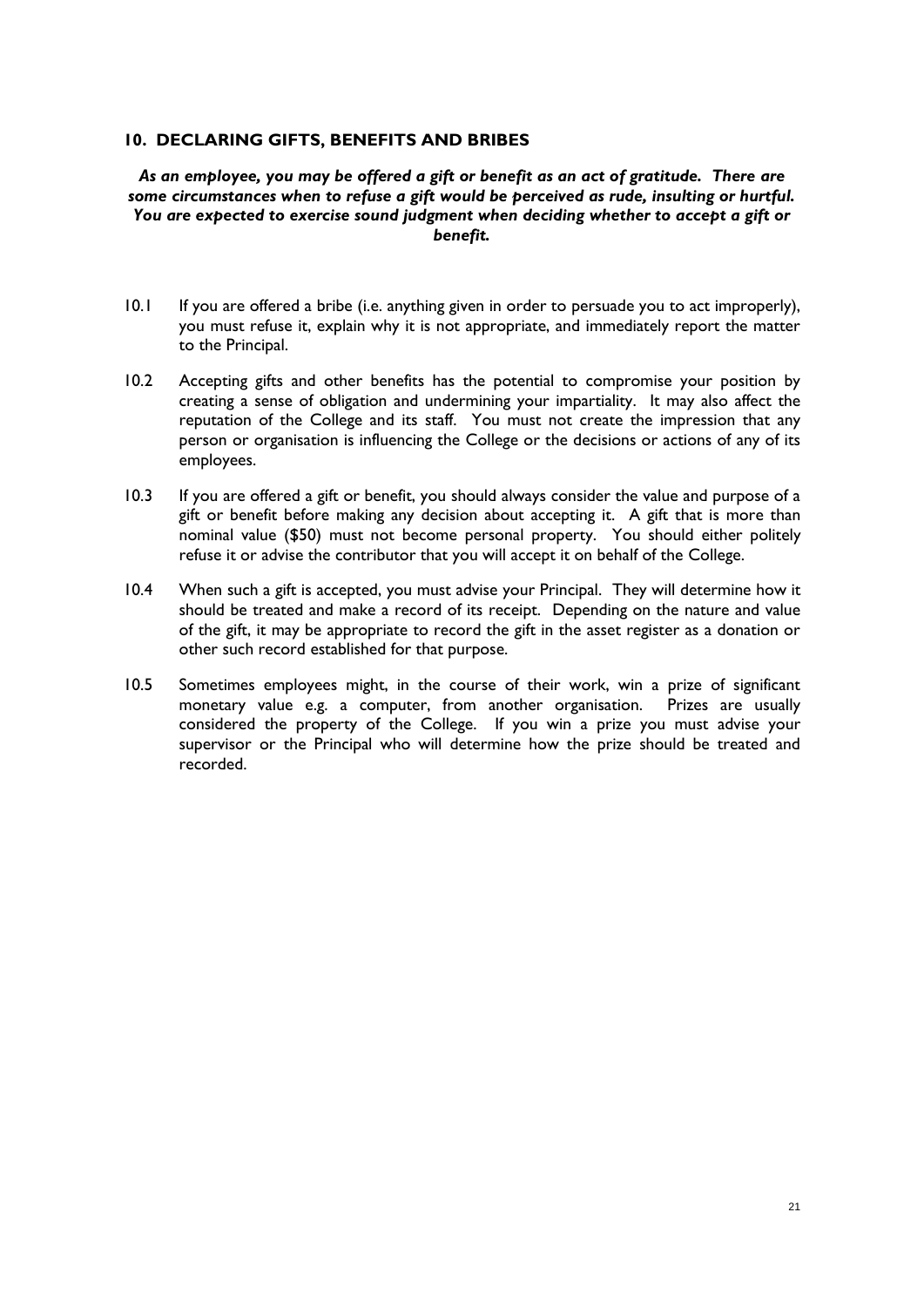# **11. COMMUNICATION AND PROTECTING CONFIDENTIAL INFORMATION**

#### **Communication**

- 11.1 You are required to comply with the College's *Communication – Home/School Policy; Communication – Home/School Guidelines and Procedure; Staff Handbook; and the College Privacy Policy.*
- 11.2 You should be mindful of confidentiality when in discussions with parents. You cannot provide a guarantee of confidentiality if the matter under discussion requires mandatory reporting.
- 11.3 You should not disclose personal information about another staff member to students or parents or discuss their work performance, except if authorised by the Principal in the context of grievance resolution.
- 11.4 All matters discussed in staff meetings and staff memos are to be treated confidentially and not discussed with students, members of the College community, or the public.
- 11.5 The media should not be given access to students or allowed entry to the College without the express permission of the Principal. You should not make any comments to the media about the College, students or parents without the express permission of the Principal.

#### **Confidential information**

- 11.6 As a College employee, you must only use confidential information for the work-related purpose it was intended.
- 11.7 Unless authorised to do so by legislation, you must not disclose or use any confidential information without **the express permission of the Principal**.
- 11.8 You must make sure that confidential information, in any form, cannot be accessed by unauthorised people.

#### **Privacy**

- 11.9 Sensitive and personal information should only be provided to people, either within or outside the College, who are authorised to have access to it.
- 11.10 You should always exercise caution and sound judgment in discussing the personal information of students, parents, staff and other people with other College employees. Normally information should be limited to those who **need to know** in order to conduct their duties, or to those who can assist in carrying out the College's work because of their expertise.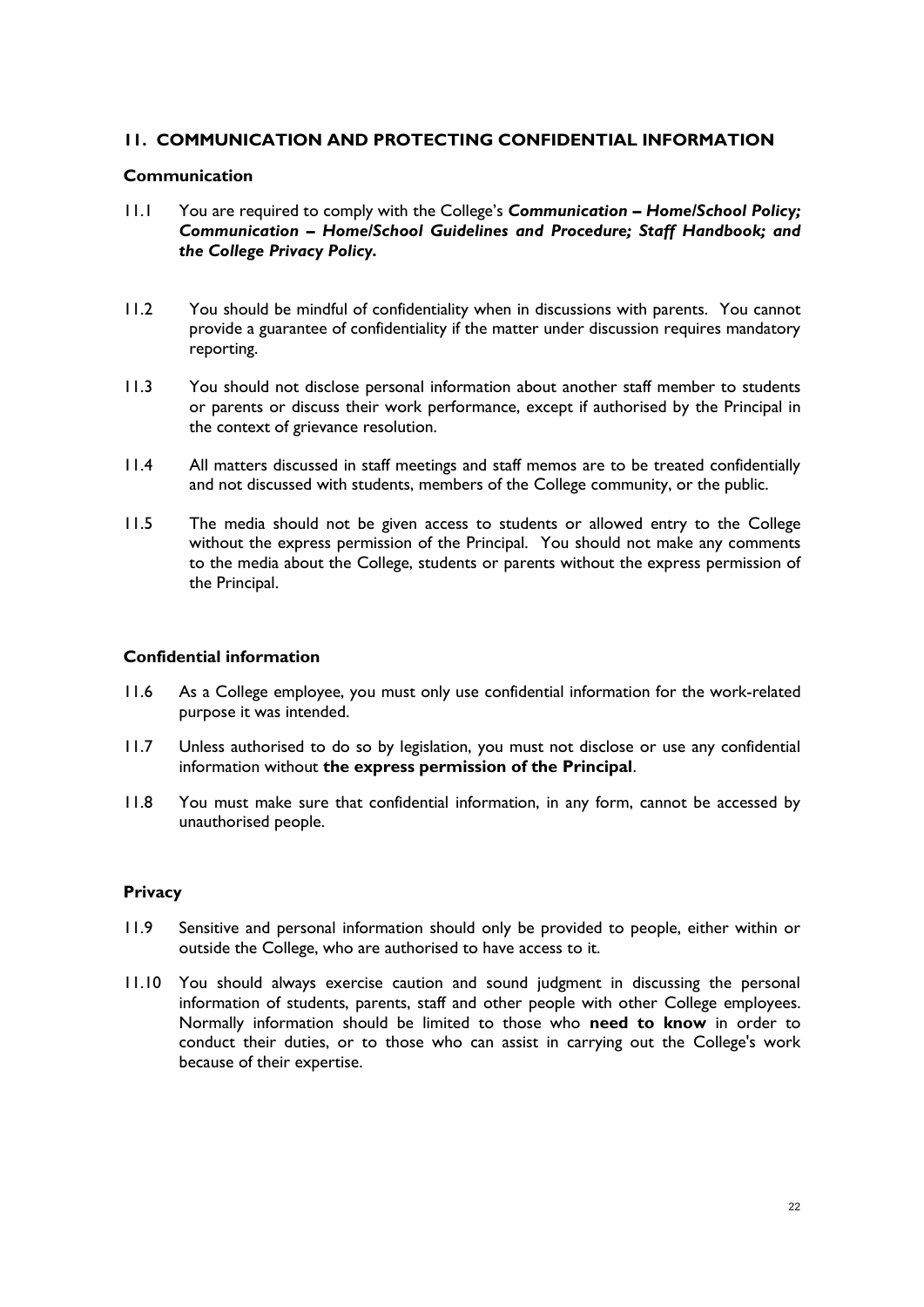## **12. RECORD KEEPING**

- 12.1 All employees have a responsibility:
	- (a) to create and maintain full, accurate and honest records of their activities, decisions and other business transactions, and
	- (b) to capture or store records in the College's record systems.
- 12.2 You must not destroy or remove records without appropriate authority.
- 12.3 Supervisors have a responsibility to ensure that the employees reporting to them comply with their records management obligations.
- 12.4 Employees responsible for assessing and recording marks for students' work must do so accurately, fairly and in a manner that is consistent with relevant policy and the requirements of the College.
- 12.5 Employees must maintain the confidentiality of all official information and documents which are not publicly available or which have not been published.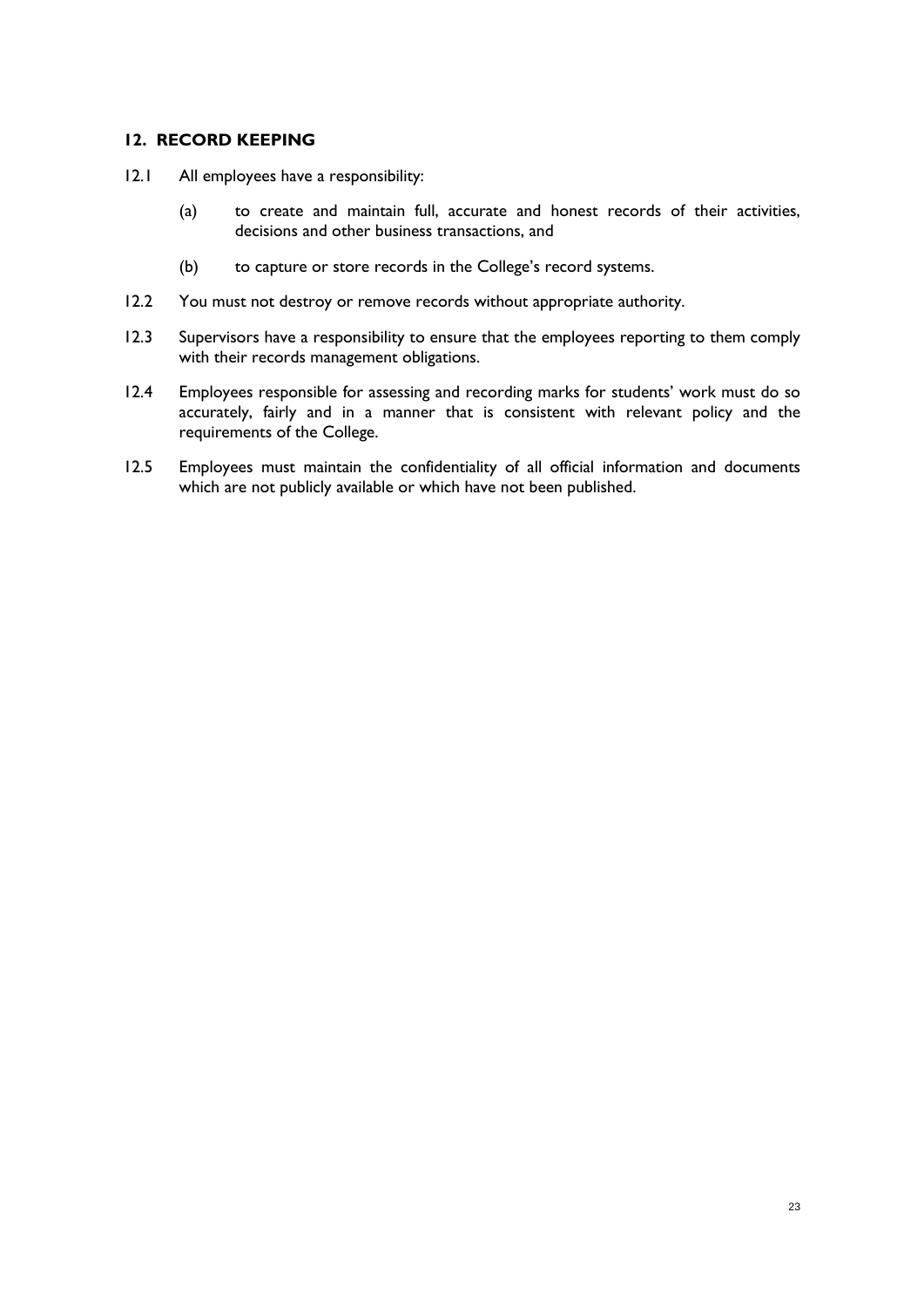# **13. COPYRIGHT AND INTELLECTUAL PROPERTY**

- 13.1 When creating material you need to ensure the intellectual property rights of others are not infringed and information is recorded about any third party copyright/other rights included in materials.
- 13.2 Advice relating to sharing or licensing the College's intellectual property should be sought from the Principal.
- 13.3 The College cannot give away or assign its intellectual property without the approval of the Principal.
- 13.4 If you develop material that relates to your employment with the College, the copyright in that material will belong to the College. This may apply even if the material was developed in your own time or at home.
- 13.5 You should not use the College's intellectual property (including copyright) for private purposes without obtaining written permission from the Principal.

© The Association of Independent Colleges NSW 2011

This document has been supplied courtesy of The Association of Independent Schools, NSW.

The Nicene Creed and biblical principles have been added to support the Christian ethos of the College.

Approved: G. Irwin March 2013

Ratified: Board of Governors 24th October 2013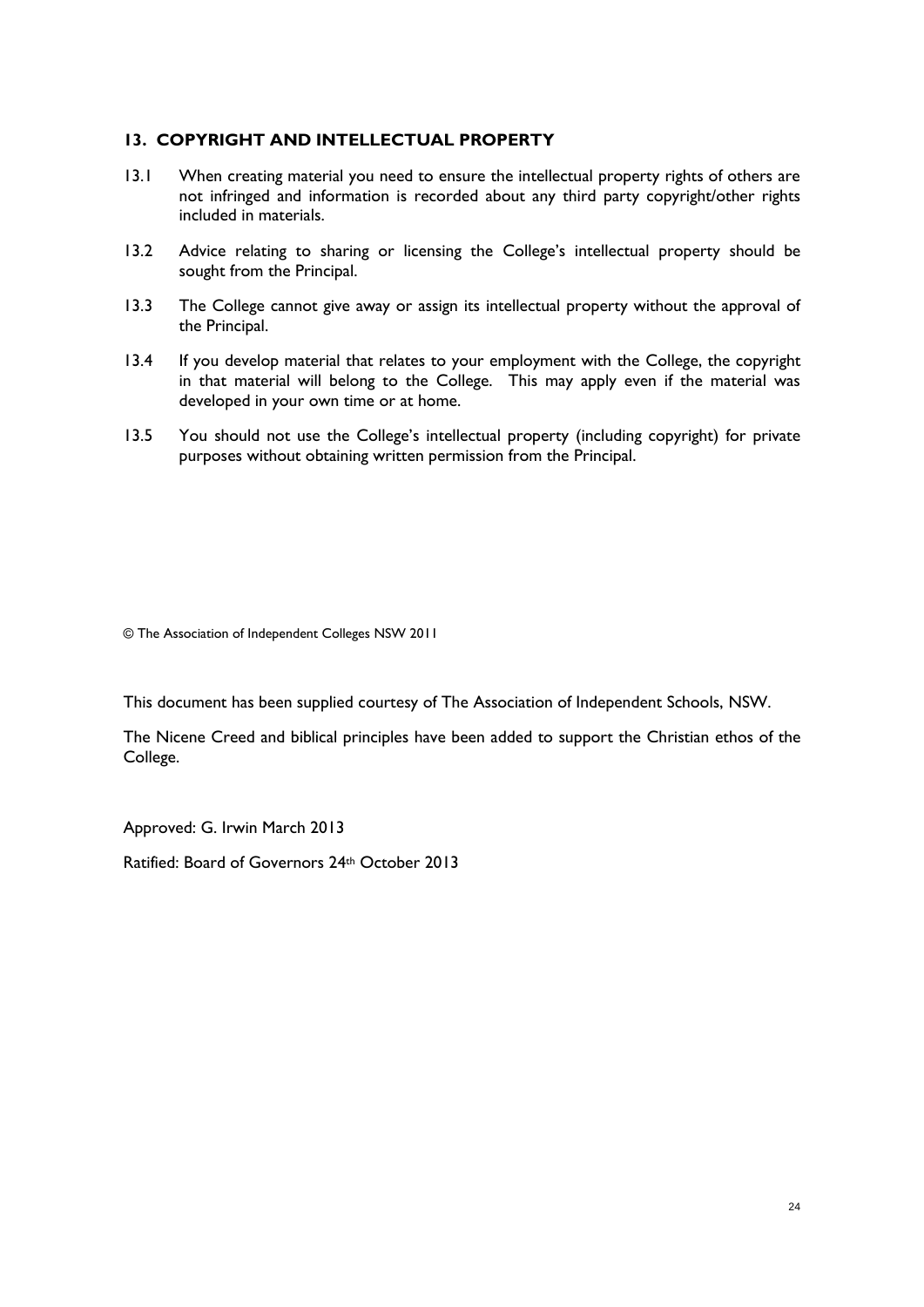

# **St. Philip's Christian Education Foundation Ltd**

# **Code of Conduct -Staff**

# **Document Information**

| Author/Supervisor                               | AIS (NSW), G. Irwin, E. Moir                                          |
|-------------------------------------------------|-----------------------------------------------------------------------|
| Compliance                                      |                                                                       |
| Legislative Requirements                        | Children and Young Persons (Care and Protections Act<br>1998) Sect 23 |
|                                                 | The Ombudsman Amendment (Child Protection and                         |
|                                                 | Community) Act 1998                                                   |
|                                                 | Work Health and Safety Act (NSW) 2011                                 |
|                                                 | National Codes of Practice for WHS                                    |
|                                                 | Crimes Act 1900                                                       |
|                                                 | Civil Liability Act 2002                                              |
|                                                 | Anti-Discrimination Act 1977                                          |
|                                                 | <b>Education Act 1990</b>                                             |
|                                                 | Privacy Act 1988                                                      |
|                                                 | Copyright Act 1968                                                    |
|                                                 | Copyright (Digital Agenda) Act 2000                                   |
| <b>Other Policy Relationships</b>               | <b>Child Protection Policies</b>                                      |
|                                                 | Protecting and Supporting Young People                                |
|                                                 | <b>Allegations Against Staff</b>                                      |
|                                                 | Discrimination, Harassment and Bullying Statement                     |
|                                                 | <b>Grievance Policy</b>                                               |
|                                                 | Managing Student Behaviour - Discipline; Anti-Bullying                |
|                                                 | <b>Supervision Policy</b>                                             |
|                                                 | <b>Excursions Policy</b>                                              |
|                                                 | <b>Risk Management Policy</b>                                         |
|                                                 | Work Health and Safety Policy                                         |
|                                                 | <b>Evacuation and Emergencies Policy</b>                              |
|                                                 | <b>Social Networking Guidelines</b>                                   |
|                                                 | <b>Conflict of Interest Policy</b>                                    |
|                                                 | Privacy Policy                                                        |
| <b>Document Location</b>                        | H:\Corporate Policies                                                 |
| <b>Key Dates</b><br>Date of Issue/last revision |                                                                       |
|                                                 | New Corporate Document                                                |
| Date submitted to Board                         | 21/3/13                                                               |
| Date Ratified by Board                          | 24th October 2013                                                     |
| <b>Review Date</b>                              | October 2016                                                          |
| <b>Policy Review</b>                            | This Code of Conduct will be reviewed every 3 years, or as            |
|                                                 | needed in line with legislative changes.                              |
| Applies to                                      | All schools and operations of SPCEF Ltd including                     |
|                                                 | associated entities e.g. Trust, Lomas etc.                            |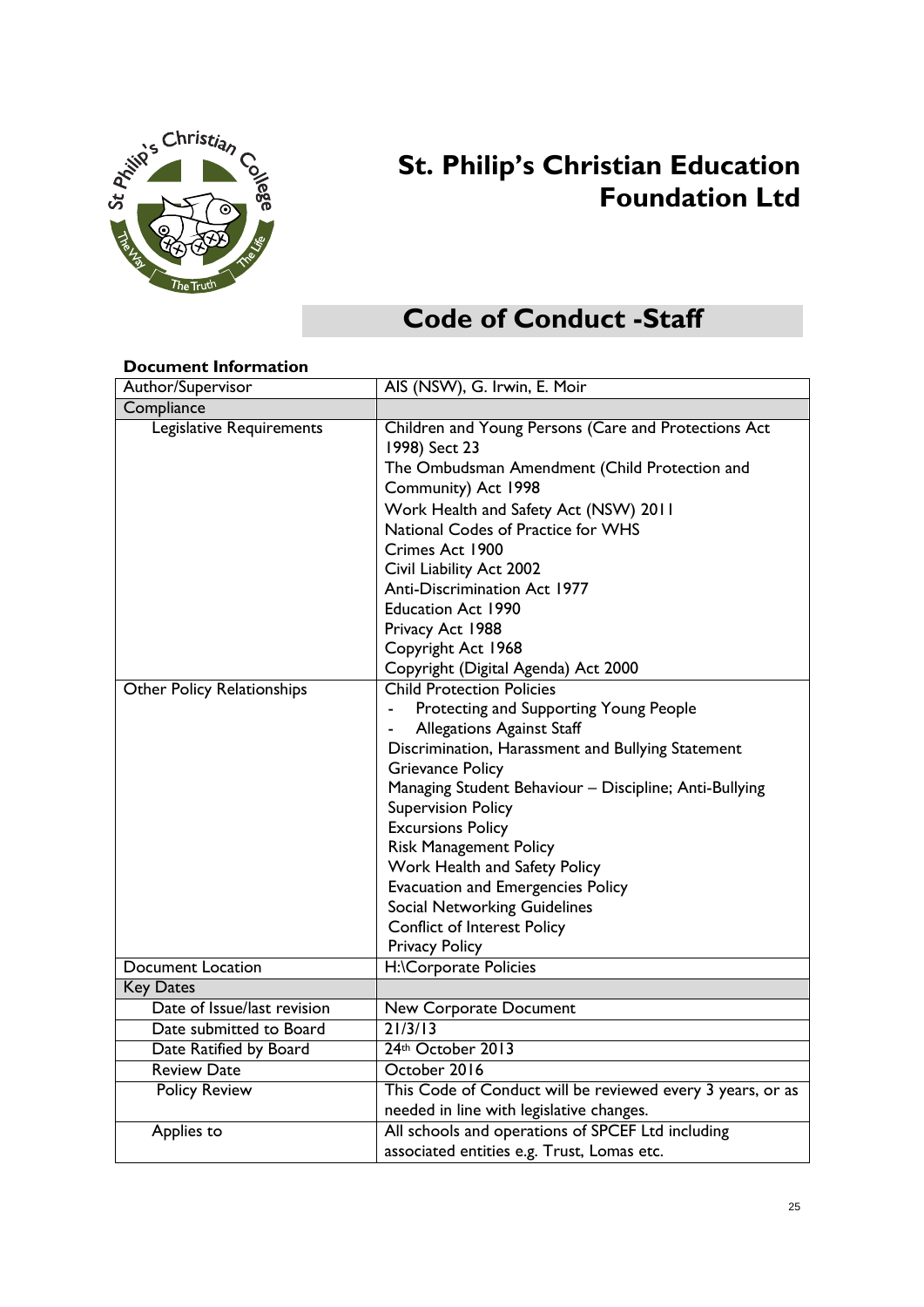This page has deliberately been left blank.